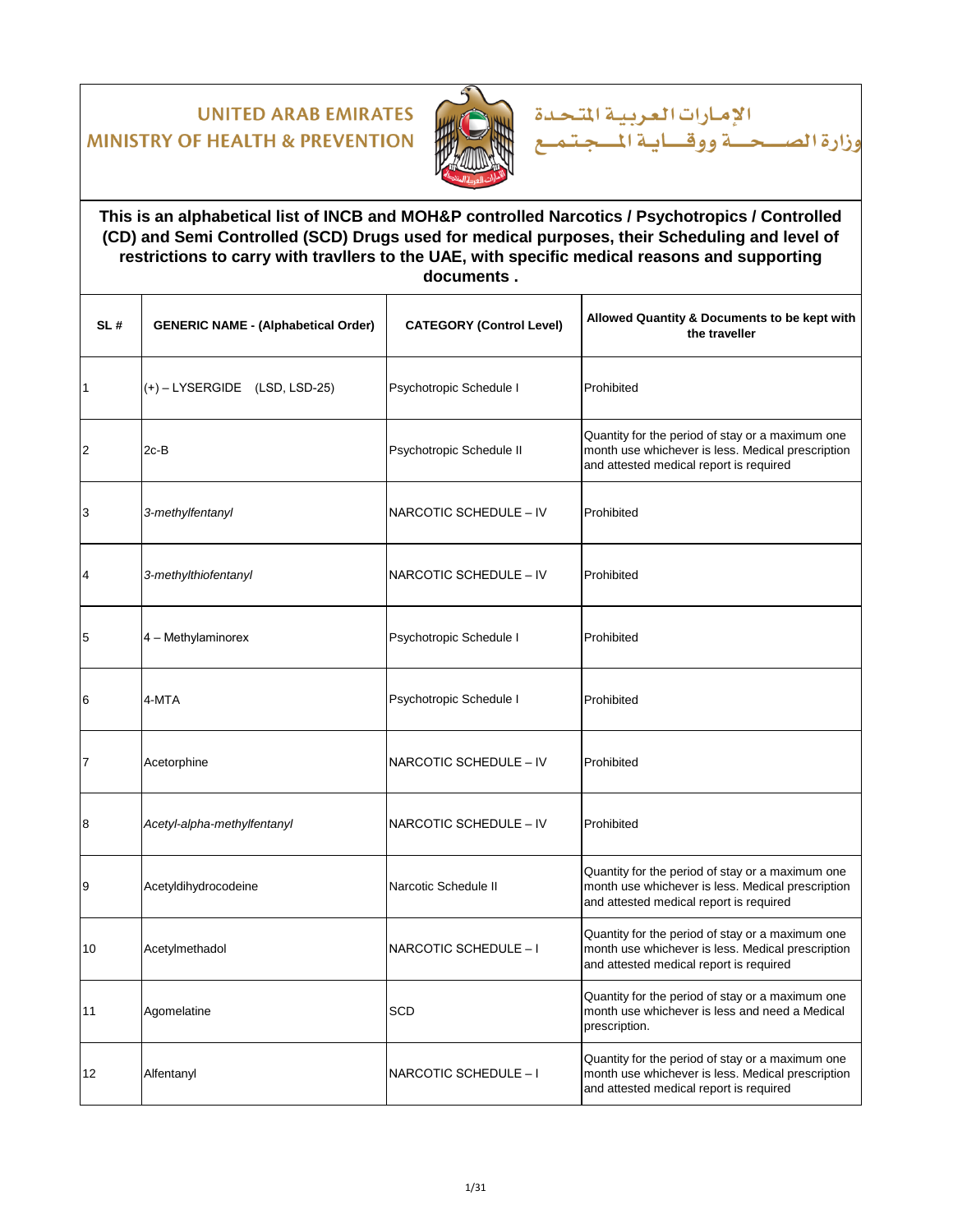

**This is an alphabetical list of INCB and MOH&P controlled Narcotics / Psychotropics / Controlled (CD) and Semi Controlled (SCD) Drugs used for medical purposes, their Scheduling and level of restrictions to carry with travllers to the UAE, with specific medical reasons and supporting documents .**

الإمارات العربية المتحدة

| SL# | <b>GENERIC NAME - (Alphabetical Order)</b> | <b>CATEGORY (Control Level)</b> | Allowed Quantity & Documents to be kept with<br>the traveller                                                                                    |
|-----|--------------------------------------------|---------------------------------|--------------------------------------------------------------------------------------------------------------------------------------------------|
| 13  | Allobarbital                               | Psychotropic Schedule IV        | Quantity for the period of stay or a maximum one<br>month use whichever is less. Medical prescription<br>and attested medical report is required |
| 14  | Allylprodine                               | NARCOTIC SCHEDULE - I           | Quantity for the period of stay or a maximum one<br>month use whichever is less. Medical prescription<br>and attested medical report is required |
| 15  | Alphacetylmethadol                         | NARCOTIC SCHEDULE - I           | Quantity for the period of stay or a maximum one<br>month use whichever is less. Medical prescription<br>and attested medical report is required |
| 16  | Alphameprodine                             | NARCOTIC SCHEDULE - I           | Quantity for the period of stay or a maximum one<br>month use whichever is less. Medical prescription<br>and attested medical report is required |
| 17  | Alphamethadol                              | NARCOTIC SCHEDULE - I           | Quantity for the period of stay or a maximum one<br>month use whichever is less. Medical prescription<br>and attested medical report is required |
| 18  | Alpha-methylfentanyl                       | NARCOTIC SCHEDULE - IV          | Prohibited                                                                                                                                       |
| 19  | Alpha-methylthiofentanyl                   | NARCOTIC SCHEDULE - IV          | Prohibited                                                                                                                                       |
| 20  | Alphaprodine                               | NARCOTIC SCHEDULE - I           | Quantity for the period of stay or a maximum one<br>month use whichever is less. Medical prescription<br>and attested medical report is required |
| 21  | Alprazolam                                 | CD (Psychotropic Schedule IV)   | Quantity for the period of stay or a maximum one<br>month use whichever is less. Medical prescription<br>and attested medical report is required |
| 22  | Amfepramone                                | Psychotropic Schedule IV        | Quantity for the period of stay or a maximum one<br>month use whichever is less. Medical prescription<br>and attested medical report is required |
| 23  | Amfetamine                                 | Psychotropic Schedule II        | Quantity for the period of stay or a maximum one<br>month use whichever is less. Medical prescription<br>and attested medical report is required |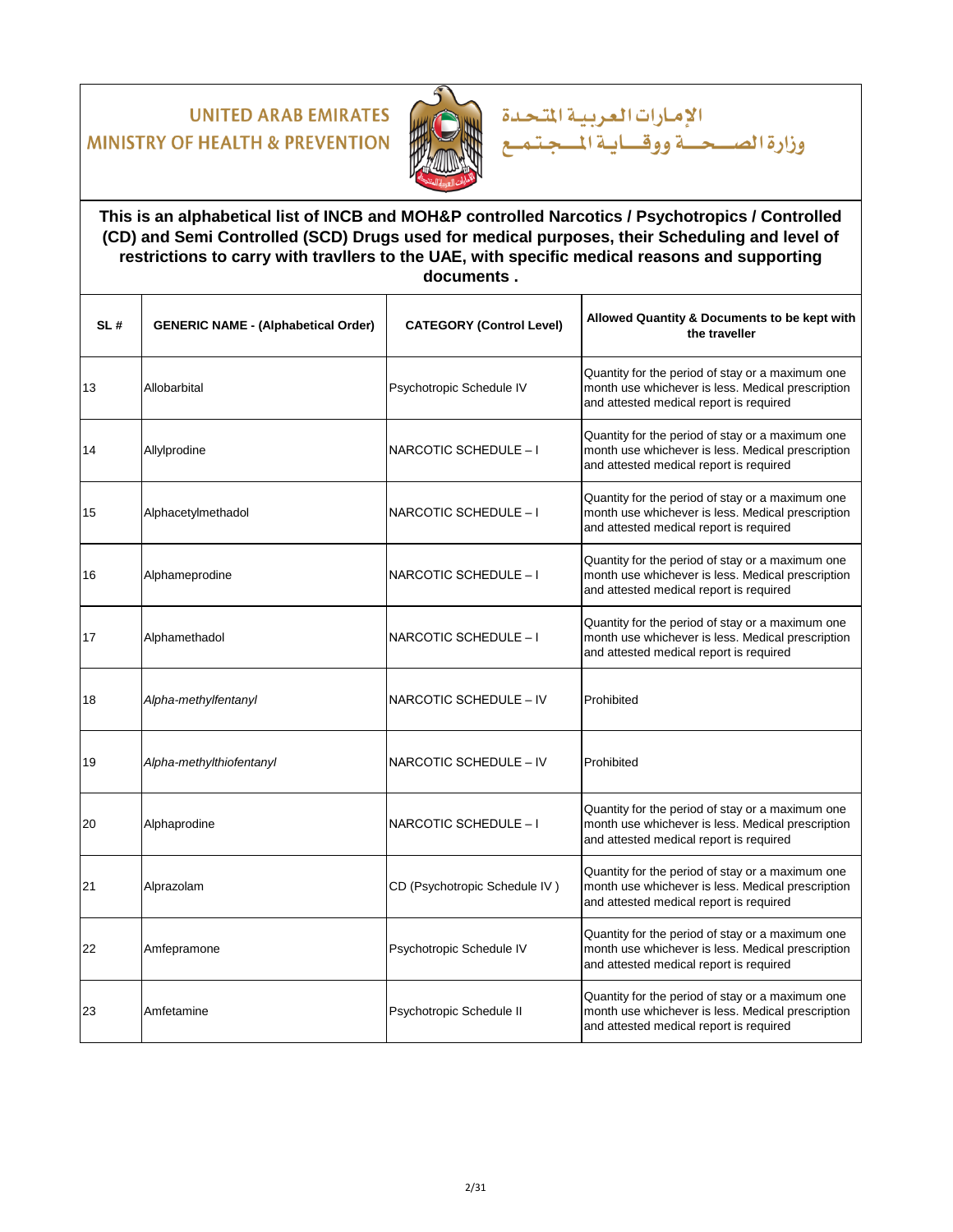

**This is an alphabetical list of INCB and MOH&P controlled Narcotics / Psychotropics / Controlled (CD) and Semi Controlled (SCD) Drugs used for medical purposes, their Scheduling and level of restrictions to carry with travllers to the UAE, with specific medical reasons and supporting documents .**

الإمارات العربية المتحدة

| SL# | <b>GENERIC NAME - (Alphabetical Order)</b>                                                                     | <b>CATEGORY (Control Level)</b> | Allowed Quantity & Documents to be kept with<br>the traveller                                                                                    |
|-----|----------------------------------------------------------------------------------------------------------------|---------------------------------|--------------------------------------------------------------------------------------------------------------------------------------------------|
| 24  | Amineptine                                                                                                     | Psychotropic Schedule II        | Quantity for the period of stay or a maximum one<br>month use whichever is less. Medical prescription<br>and attested medical report is required |
| 25  | Aminorex                                                                                                       | Psychotropic Schedule IV        | Quantity for the period of stay or a maximum one<br>month use whichever is less. Medical prescription<br>and attested medical report is required |
| 26  | Amisulpiride                                                                                                   | CD                              | Quantity for the period of stay or a maximum one<br>month use whichever is less. Medical prescription<br>and attested medical report is required |
| 27  | Amitriptyline                                                                                                  | <b>SCD</b>                      | Quantity for the period of stay or a maximum one<br>month use whichever is less and need a Medical<br>prescription.                              |
| 28  | Amobarbital                                                                                                    | Psychotropic Schedule III       | Quantity for the period of stay or a maximum one<br>month use whichever is less. Medical prescription<br>and attested medical report is required |
| 29  | Anileridine                                                                                                    | NARCOTIC SCHEDULE - I           | Quantity for the period of stay or a maximum one<br>month use whichever is less. Medical prescription<br>and attested medical report is required |
| 30  | Any other plants not stated in this table<br>and contain narcotic ingredients or can<br>cause harm to the mind | Narcotic Schedule IV            | Prohibited                                                                                                                                       |
| 31  | Aripiprazole                                                                                                   | CD                              | Quantity for the period of stay or a maximum one<br>month use whichever is less. Medical prescription<br>and attested medical report is required |
| 32  | Asenapine                                                                                                      | <b>SCD</b>                      | Quantity for the period of stay or a maximum one<br>month use whichever is less and need a Medical<br>prescription.                              |
| 33  | Atomoxetine                                                                                                    | <b>SCD</b>                      | Quantity for the period of stay or a maximum one<br>month use whichever is less and need a Medical<br>prescription.                              |
| 34  | Baclofen                                                                                                       | SCD                             | Quantity for the period of stay or a maximum one<br>month use whichever is less and need a Medical<br>prescription.                              |
| 35  | <b>Barbital</b>                                                                                                | Psychotropic Schedule IV        | Quantity for the period of stay or a maximum one<br>month use whichever is less. Medical prescription<br>and attested medical report is required |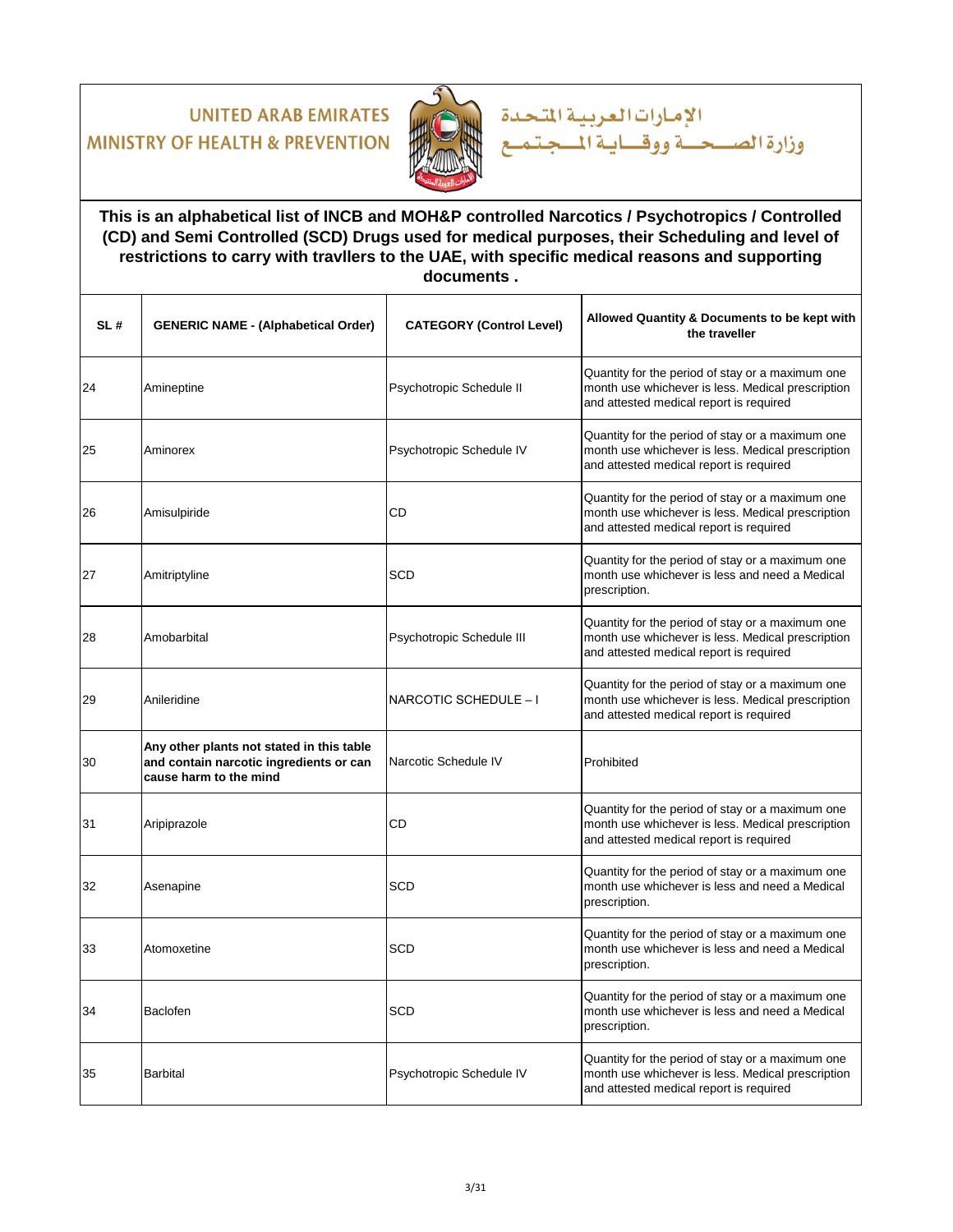

### **This is an alphabetical list of INCB and MOH&P controlled Narcotics / Psychotropics / Controlled (CD) and Semi Controlled (SCD) Drugs used for medical purposes, their Scheduling and level of restrictions to carry with travllers to the UAE, with specific medical reasons and supporting documents .**

الإمارات العربية المتحدة

| 36 | Benzethidine                  | NARCOTIC SCHEDULE - I    | Quantity for the period of stay or a maximum one<br>month use whichever is less. Medical prescription<br>and attested medical report is required |
|----|-------------------------------|--------------------------|--------------------------------------------------------------------------------------------------------------------------------------------------|
| 37 | Benzfetamine                  | Psychotropic Schedule IV | Quantity for the period of stay or a maximum one<br>month use whichever is less. Medical prescription<br>and attested medical report is required |
| 38 | Benzhexol (TRIHEXYPHENIDYL)   | CD                       | Quantity for the period of stay or a maximum one<br>month use whichever is less. Medical prescription<br>and attested medical report is required |
| 39 | Benzylmorphine                | NARCOTIC SCHEDULE - I    | Quantity for the period of stay or a maximum one<br>month use whichever is less. Medical prescription<br>and attested medical report is required |
| 40 | Betacetylmethadol             | NARCOTIC SCHEDULE - I    | Quantity for the period of stay or a maximum one<br>month use whichever is less. Medical prescription<br>and attested medical report is required |
| 41 | Beta-hydroxy-3-methylfentanyl | NARCOTIC SCHEDULE - IV   | Prohibited                                                                                                                                       |
| 42 | Beta-hydroxyfentanyl          | NARCOTIC SCHEDULE - IV   | Prohibited                                                                                                                                       |
| 43 | Betameprodine                 | NARCOTIC SCHEDULE - I    | Quantity for the period of stay or a maximum one<br>month use whichever is less. Medical prescription<br>and attested medical report is required |
| 44 | Betamethadol                  | NARCOTIC SCHEDULE - I    | Quantity for the period of stay or a maximum one<br>month use whichever is less. Medical prescription<br>and attested medical report is required |
| 45 | Betaprodine                   | NARCOTIC SCHEDULE - I    | Quantity for the period of stay or a maximum one<br>month use whichever is less. Medical prescription<br>and attested medical report is required |
| 46 | Bezitramide                   | NARCOTIC SCHEDULE - I    | Quantity for the period of stay or a maximum one<br>month use whichever is less. Medical prescription<br>and attested medical report is required |
| 47 | Biperiden                     | SCD                      | Quantity for the period of stay or a maximum one<br>month use whichever is less and need a Medical<br>prescription.                              |
| 48 | Brolamphetamine               | Psychotropic Schedule I  | Prohibited                                                                                                                                       |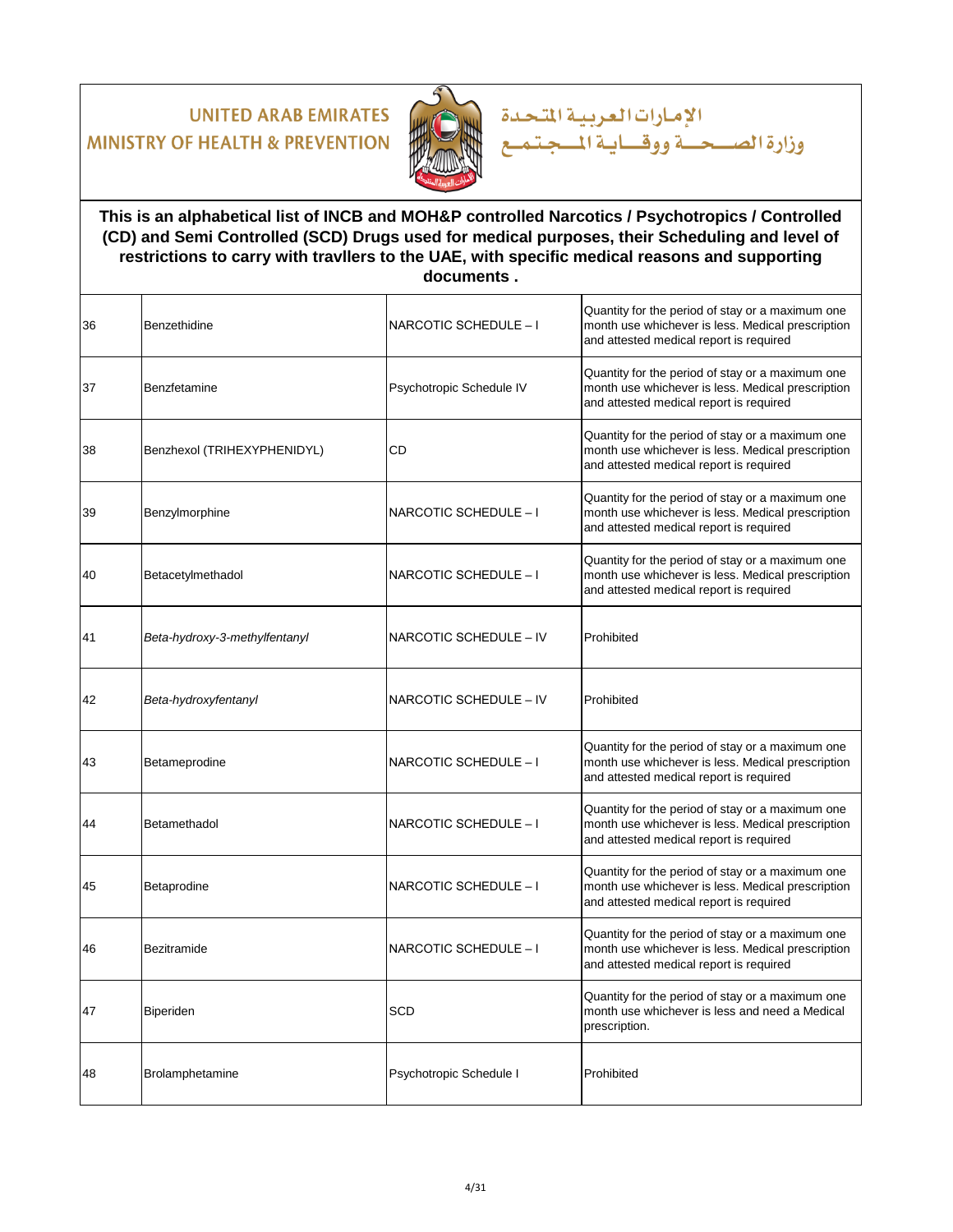

### **This is an alphabetical list of INCB and MOH&P controlled Narcotics / Psychotropics / Controlled (CD) and Semi Controlled (SCD) Drugs used for medical purposes, their Scheduling and level of restrictions to carry with travllers to the UAE, with specific medical reasons and supporting documents .**

الإمارات العربية المتحدة

| 49 | Bromazepam                    | CD (Psychotropic Schedule IV)  | Quantity for the period of stay or a maximum one<br>month use whichever is less. Medical prescription<br>and attested medical report is required |
|----|-------------------------------|--------------------------------|--------------------------------------------------------------------------------------------------------------------------------------------------|
| 50 | <b>Brotizolam</b>             | Psychotropic Schedule IV       | Quantity for the period of stay or a maximum one<br>month use whichever is less. Medical prescription<br>and attested medical report is required |
| 51 | Buprenorphine                 | CD (Psychotropic Schedule III) | Quantity for the period of stay or a maximum one<br>month use whichever is less. Medical prescription<br>and attested medical report is required |
| 52 | Bupropion                     | SCD                            | Quantity for the period of stay or a maximum one<br>month use whichever is less and need a Medical<br>prescription.                              |
| 53 | <b>Butalbital</b>             | Psychotropic Schedule III      | Quantity for the period of stay or a maximum one<br>month use whichever is less. Medical prescription<br>and attested medical report is required |
| 54 | <b>Butobarbital</b>           | Psychotropic Schedule IV       | Quantity for the period of stay or a maximum one<br>month use whichever is less. Medical prescription<br>and attested medical report is required |
| 55 | Camazepam                     | Psychotropic Schedule IV       | Quantity for the period of stay or a maximum one<br>month use whichever is less. Medical prescription<br>and attested medical report is required |
| 56 | Cannabis Plant                | NARCOTIC SCHEDULE - IV         | Prohibited                                                                                                                                       |
| 57 | Cannabis Resine               | NARCOTIC SCHEDULE - IV         | Prohibited                                                                                                                                       |
| 58 | Cannabis Sativa (Indian Hemp) | Narcotic Schedule IV           | Prohibited                                                                                                                                       |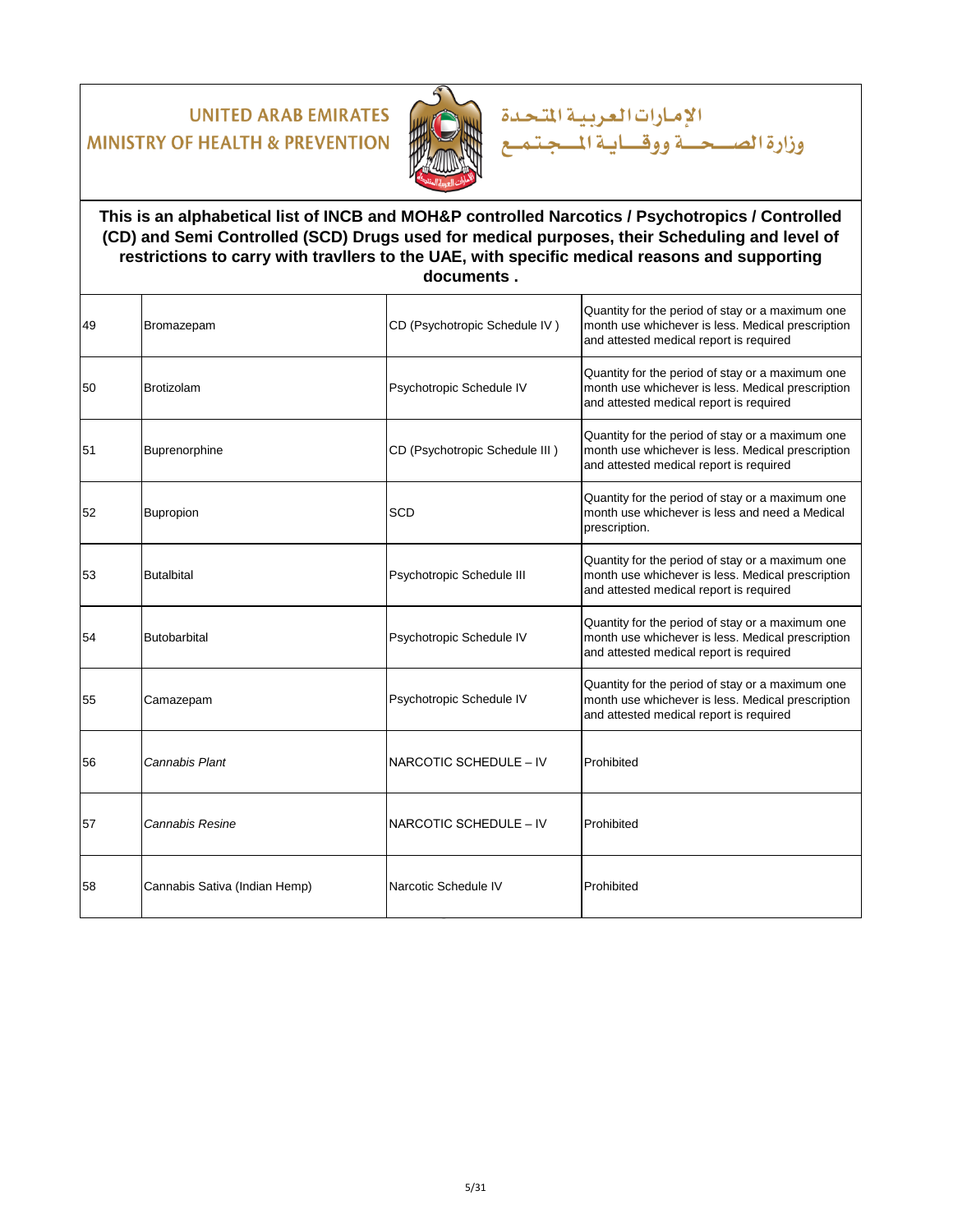

### **This is an alphabetical list of INCB and MOH&P controlled Narcotics / Psychotropics / Controlled (CD) and Semi Controlled (SCD) Drugs used for medical purposes, their Scheduling and level of restrictions to carry with travllers to the UAE, with specific medical reasons and supporting documents .**

الإمارات العربية المتحدة

| SL# | <b>GENERIC NAME - (Alphabetical Order)</b> | <b>CATEGORY (Control Level)</b> | Allowed Quantity & Documents to be kept with<br>the traveller                                                                                    |
|-----|--------------------------------------------|---------------------------------|--------------------------------------------------------------------------------------------------------------------------------------------------|
| 59  | Carisoprodol                               | <b>SCD</b>                      | Quantity for the period of stay or a maximum one<br>month use whichever is less and need a Medical<br>prescription.                              |
| 60  | Catha Edulis (Khat, Kat)                   | Narcotic Schedule IV            | Prohibited                                                                                                                                       |
| 61  | CATHINE (Norpseudo-Ephedrine)              | Psychotropic Schedule III       | Quantity for the period of stay or a maximum one<br>month use whichever is less. Medical prescription<br>and attested medical report is required |
| 62  | Cathinone                                  | Psychotropic Schedule I         | Prohibited                                                                                                                                       |
| 63  | Chlordiazepoxide                           | SCD (Psychotropic Schedule IV)  | Quantity for the period of stay or a maximum one<br>month use whichever is less and need a Medical<br>prescription.                              |
| 64  | Chlormethiazole                            | CD                              | Quantity for the period of stay or a maximum one<br>month use whichever is less. Medical prescription<br>and attested medical report is required |
| 65  | Chlorpromazine                             | CD                              | Quantity for the period of stay or a maximum one<br>month use whichever is less. Medical prescription<br>and attested medical report is required |
| 66  | Chlorzoxazone                              | SCD                             | Quantity for the period of stay or a maximum one<br>month use whichever is less and need a Medical<br>prescription.                              |
| 67  | Citalopram                                 | <b>SCD</b>                      | Quantity for the period of stay or a maximum one<br>month use whichever is less and need a Medical<br>prescription.                              |
| 68  | Claviceps Purpurea (Ergot)                 | Narcotic Schedule IV            | Prohibited                                                                                                                                       |
| 69  | Clidinium + Chlordiazepaoxide              | <b>SCD</b>                      | Quantity for the period of stay or a maximum one<br>month use whichever is less and need a Medical<br>prescription.                              |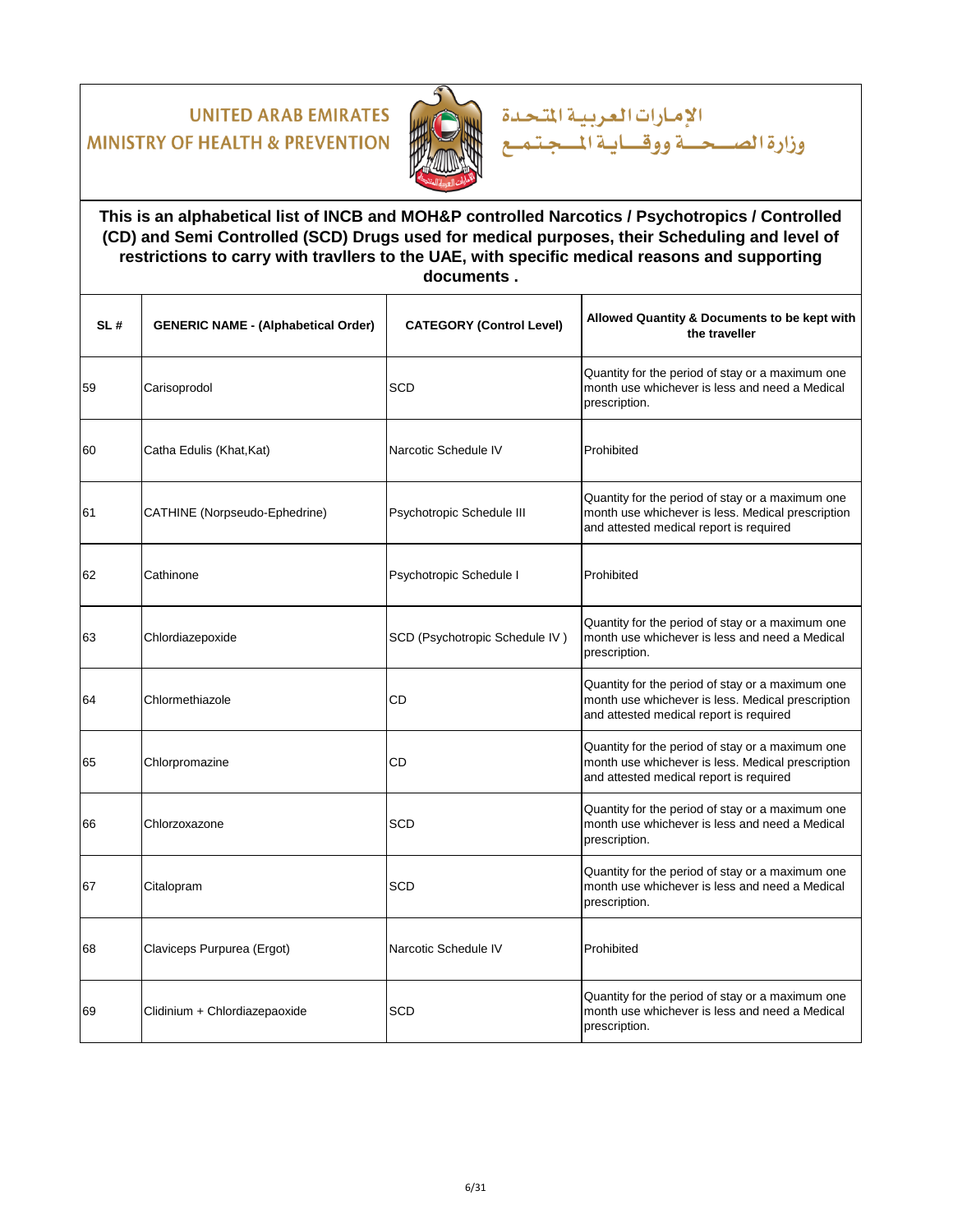

**This is an alphabetical list of INCB and MOH&P controlled Narcotics / Psychotropics / Controlled (CD) and Semi Controlled (SCD) Drugs used for medical purposes, their Scheduling and level of restrictions to carry with travllers to the UAE, with specific medical reasons and supporting documents .**

الإمارات العربية المتحدة

| SL# | <b>GENERIC NAME - (Alphabetical Order)</b> | <b>CATEGORY (Control Level)</b> | Allowed Quantity & Documents to be kept with<br>the traveller                                                                                    |
|-----|--------------------------------------------|---------------------------------|--------------------------------------------------------------------------------------------------------------------------------------------------|
| 70  | Clobazam                                   | CD (Psychotropic Schedule IV)   | Quantity for the period of stay or a maximum one<br>month use whichever is less. Medical prescription<br>and attested medical report is required |
| 71  | Clomipramine                               | SCD                             | Quantity for the period of stay or a maximum one<br>month use whichever is less and need a Medical<br>prescription.                              |
| 72  | Clonazepam                                 | CD (Psychotropic Schedule IV)   | Quantity for the period of stay or a maximum one<br>month use whichever is less. Medical prescription<br>and attested medical report is required |
| 73  | Clonitrazene                               | NARCOTIC SCHEDULE - I           | Quantity for the period of stay or a maximum one<br>month use whichever is less. Medical prescription<br>and attested medical report is required |
| 74  | Clorazepate                                | CD (Psychotropic Schedule IV)   | Quantity for the period of stay or a maximum one<br>month use whichever is less. Medical prescription<br>and attested medical report is required |
| 75  | Clotiazepam                                | Psychotropic Schedule IV        | Quantity for the period of stay or a maximum one<br>month use whichever is less. Medical prescription<br>and attested medical report is required |
| 76  | Cloxazolam                                 | Psychotropic Schedule IV        | Quantity for the period of stay or a maximum one<br>month use whichever is less. Medical prescription<br>and attested medical report is required |
| 77  | Clozapine                                  | CD                              | Quantity for the period of stay or a maximum one<br>month use whichever is less. Medical prescription<br>and attested medical report is required |
| 78  | Coca leaf                                  | NARCOTIC SCHEDULE - I           | Prohibited                                                                                                                                       |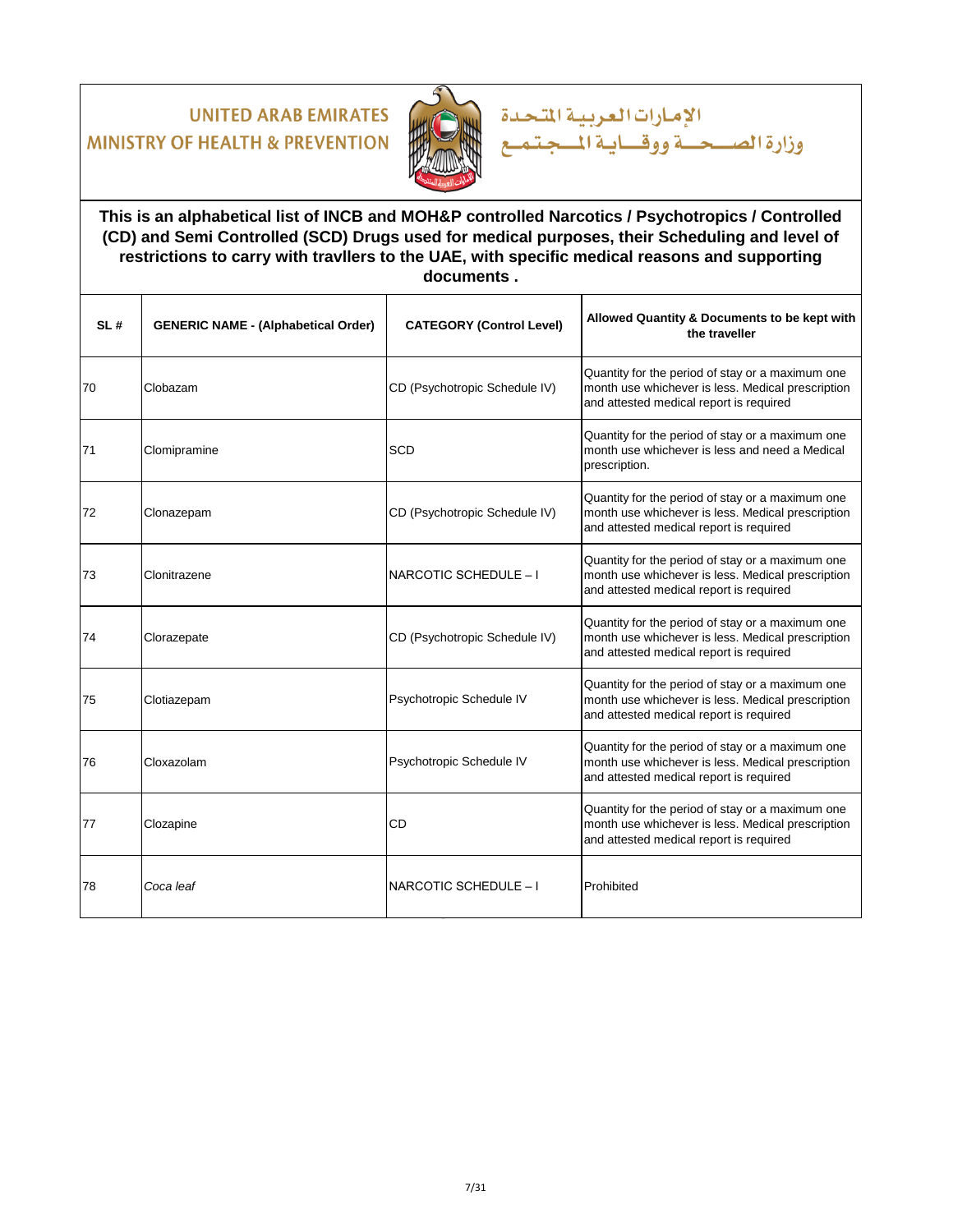

**This is an alphabetical list of INCB and MOH&P controlled Narcotics / Psychotropics / Controlled (CD) and Semi Controlled (SCD) Drugs used for medical purposes, their Scheduling and level of restrictions to carry with travllers to the UAE, with specific medical reasons and supporting documents .**

الإمارات العربية المتحدة

| SL# | <b>GENERIC NAME - (Alphabetical Order)</b>  | <b>CATEGORY (Control Level)</b> | Allowed Quantity & Documents to be kept with<br>the traveller                                                                                    |
|-----|---------------------------------------------|---------------------------------|--------------------------------------------------------------------------------------------------------------------------------------------------|
| 79  | Cocaine                                     | NARCOTIC SCHEDULE - I           | Prohibited                                                                                                                                       |
| 80  | Codeine                                     | Narcotic Schedule II            | Quantity for the period of stay or a maximum one<br>month use whichever is less. Medical prescription<br>and attested medical report is required |
| 81  | Codeine > 30mg/Unit Dose (in combination)   | CD                              | Quantity for the period of stay or a maximum one<br>month use whichever is less. Medical prescription<br>and attested medical report is required |
| 82  | Codeine <30MG/UNIT DOSE (in<br>combination) | <b>SCD</b>                      | Quantity for the period of stay or a maximum one<br>month use whichever is less and need a Medical<br>prescription.                              |
| 83  | Codoxime                                    | NARCOTIC SCHEDULE - I           | Quantity for the period of stay or a maximum one<br>month use whichever is less. Medical prescription<br>and attested medical report is required |
| 84  | Concentrate of poppy straw                  | NARCOTIC SCHEDULE - I           | Prohibited                                                                                                                                       |
| 85  | Corynanthe Yohimbe (Bark)                   | Narcotic Schedule IV            | Prohibited                                                                                                                                       |
| 86  | Corynanthe Yohimbe (Yohimbe Bush)           | Narcotic Schedule IV            | Prohibited                                                                                                                                       |
| 87  | Cyclobarbital                               | Psychotropic Schedule III       | Quantity for the period of stay or a maximum one<br>month use whichever is less. Medical prescription<br>and attested medical report is required |
| 88  | Cyclobenzaprine                             | SCD                             | Quantity for the period of stay or a maximum one<br>month use whichever is less and need a Medical<br>prescription.                              |
| 89  | Datura (Datura Stramonium)                  | Narcotic Schedule IV            | Prohibited                                                                                                                                       |
| 90  | Delorazepam                                 | Psychotropic Schedule IV        | Quantity for the period of stay or a maximum one<br>month use whichever is less. Medical prescription<br>and attested medical report is required |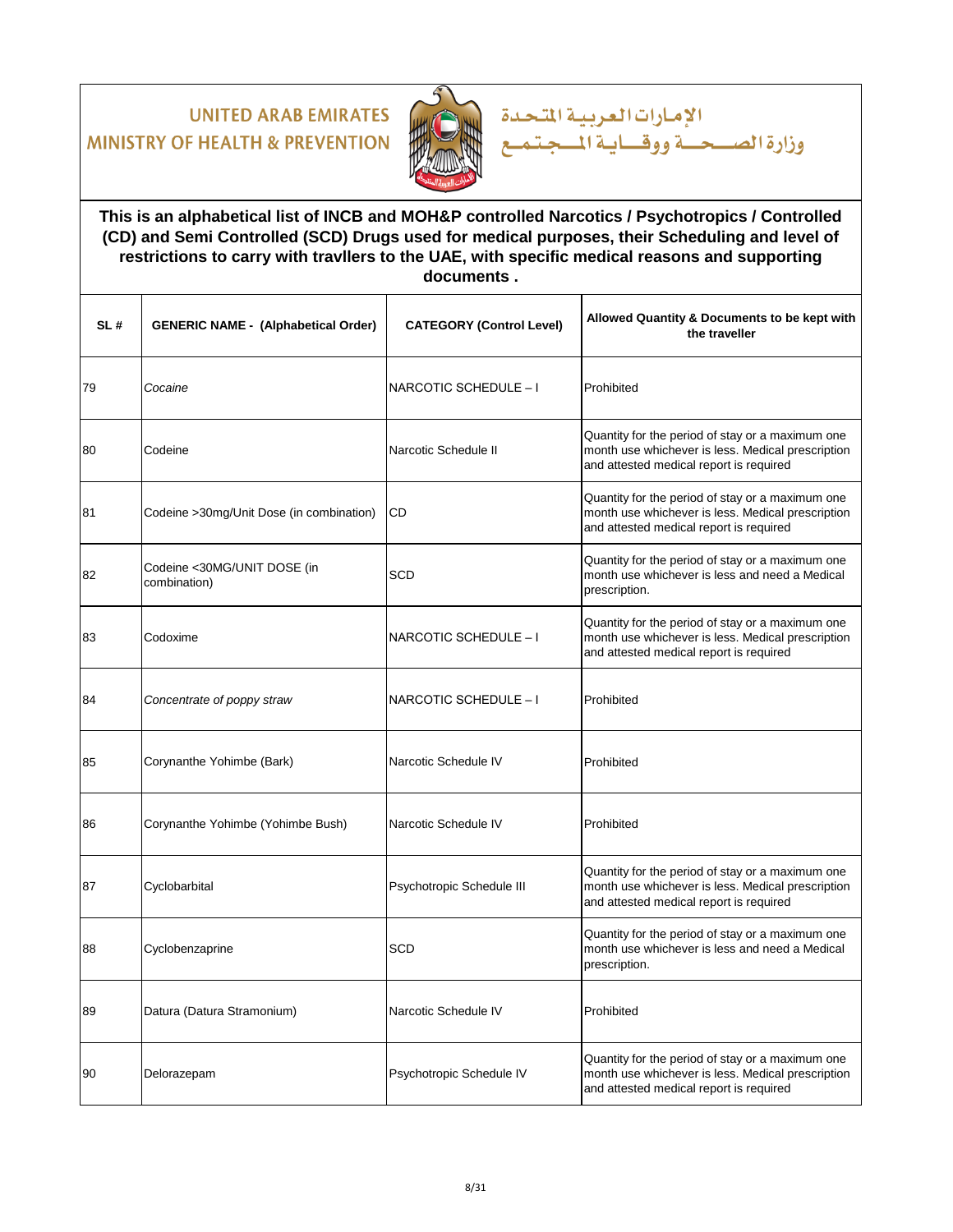

### **This is an alphabetical list of INCB and MOH&P controlled Narcotics / Psychotropics / Controlled (CD) and Semi Controlled (SCD) Drugs used for medical purposes, their Scheduling and level of restrictions to carry with travllers to the UAE, with specific medical reasons and supporting documents .**

الإمارات العربية المتحدة

| SL# | <b>GENERIC NAME - (Alphabetical Order)</b> | <b>CATEGORY (Control Level)</b> | Allowed Quantity & Documents to be kept with<br>the traveller                                                                                    |
|-----|--------------------------------------------|---------------------------------|--------------------------------------------------------------------------------------------------------------------------------------------------|
| 91  | Desomorphine                               | NARCOTIC SCHEDULE - IV          | Prohibited                                                                                                                                       |
| 92  | <b>DET</b>                                 | Psychotropic Schedule I         | Prohibited                                                                                                                                       |
| 93  | Detomidine                                 | <b>SCD</b>                      | Quantity for the period of stay or a maximum one<br>month use whichever is less and need a Medical<br>prescription.                              |
| 94  | Dexamfetamine                              | Psychotropic Schedule II        | Quantity for the period of stay or a maximum one<br>month use whichever is less. Medical prescription<br>and attested medical report is required |
| 95  | Dextromethorphan                           | <b>SCD</b>                      | Quantity for the period of stay or a maximum one<br>month use whichever is less and need a Medical<br>prescription.                              |
| 96  | Dextromoramide                             | NARCOTIC SCHEDULE - I           | Quantity for the period of stay or a maximum one<br>month use whichever is less. Medical prescription<br>and attested medical report is required |
| 97  | Dextropropoxyphene                         | Narcotic Schedule II            | Quantity for the period of stay or a maximum one<br>month use whichever is less. Medical prescription<br>and attested medical report is required |
| 98  | Diampromide                                | NARCOTIC SCHEDULE - I           | Quantity for the period of stay or a maximum one<br>month use whichever is less. Medical prescription<br>and attested medical report is required |
| 99  | Diazepam                                   | CD (Psychotropic Schedule IV)   | Quantity for the period of stay or a maximum one<br>month use whichever is less. Medical prescription<br>and attested medical report is required |
| 100 | Diethylthiambutene                         | NARCOTIC SCHEDULE - I           | Quantity for the period of stay or a maximum one<br>month use whichever is less. Medical prescription<br>and attested medical report is required |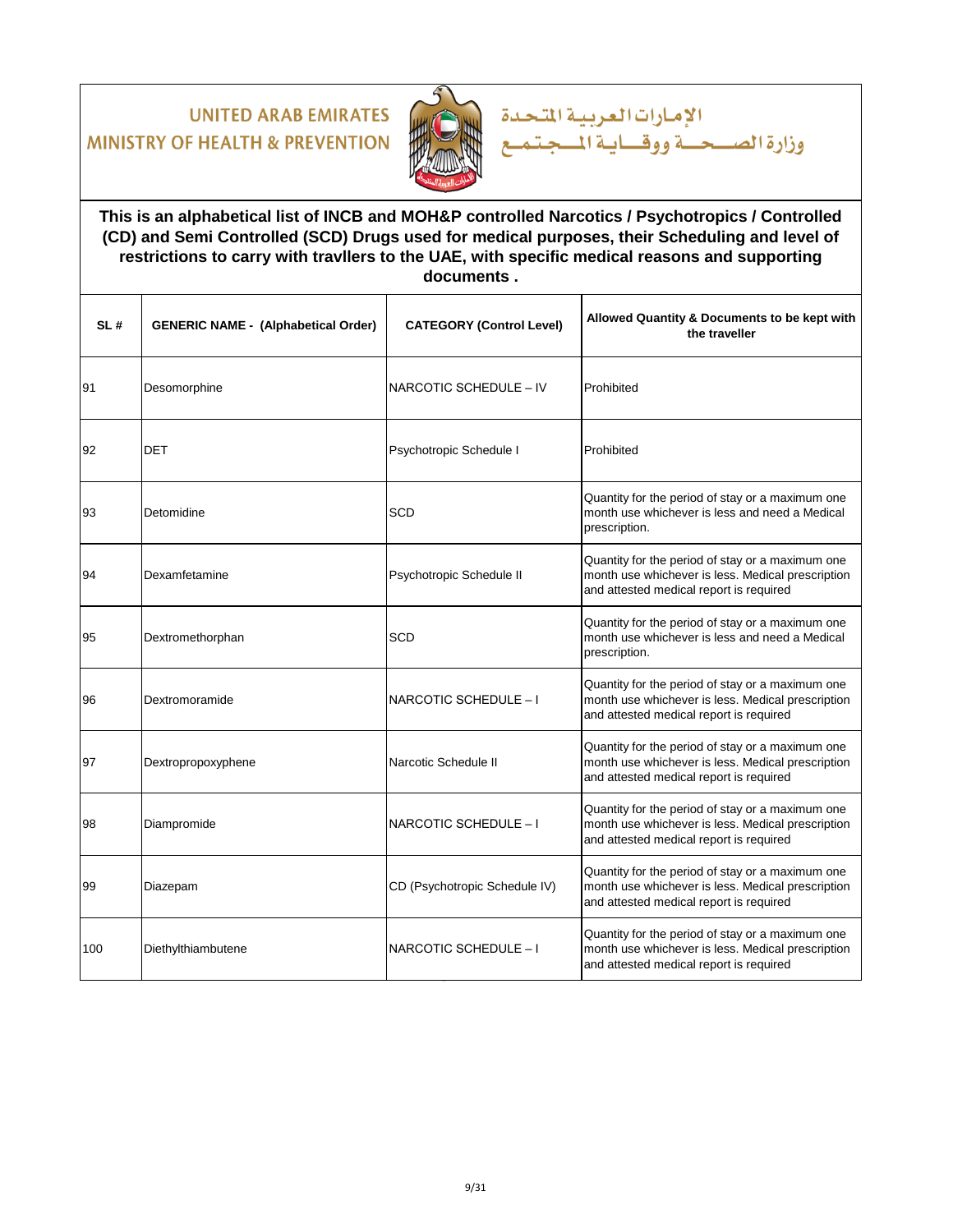

### **This is an alphabetical list of INCB and MOH&P controlled Narcotics / Psychotropics / Controlled (CD) and Semi Controlled (SCD) Drugs used for medical purposes, their Scheduling and level of restrictions to carry with travllers to the UAE, with specific medical reasons and supporting documents .**

الإمارات العربية المتحدة

| SL# | <b>GENERIC NAME - (Alphabetical Order)</b>                | <b>CATEGORY (Control Level)</b> | Allowed Quantity & Documents to be kept with<br>the traveller                                                                                    |
|-----|-----------------------------------------------------------|---------------------------------|--------------------------------------------------------------------------------------------------------------------------------------------------|
| 101 | Difenoxin                                                 | NARCOTIC SCHEDULE - I           | Quantity for the period of stay or a maximum one<br>month use whichever is less. Medical prescription<br>and attested medical report is required |
| 102 | Dihydrocodeine                                            | Narcotic Schedule II            | Quantity for the period of stay or a maximum one<br>month use whichever is less. Medical prescription<br>and attested medical report is required |
| 103 | Dihydrocodeine (with combination)                         | CD                              | Quantity for the period of stay or a maximum one<br>month use whichever is less. Medical prescription<br>and attested medical report is required |
| 104 | Dihydroetorphine                                          | NARCOTIC SCHEDULE - I           | Quantity for the period of stay or a maximum one<br>month use whichever is less. Medical prescription<br>and attested medical report is required |
| 105 | Dihydromorphine                                           | NARCOTIC SCHEDULE - I           | Quantity for the period of stay or a maximum one<br>month use whichever is less. Medical prescription<br>and attested medical report is required |
| 106 | Dimenoxadol                                               | NARCOTIC SCHEDULE - I           | Quantity for the period of stay or a maximum one<br>month use whichever is less. Medical prescription<br>and attested medical report is required |
| 107 | Dimepheptanol                                             | NARCOTIC SCHEDULE - I           | Quantity for the period of stay or a maximum one<br>month use whichever is less. Medical prescription<br>and attested medical report is required |
| 108 | Dimethylthiambutene                                       | NARCOTIC SCHEDULE - I           | Quantity for the period of stay or a maximum one<br>month use whichever is less. Medical prescription<br>and attested medical report is required |
| 109 | Dioxaphetyl butyrate                                      | NARCOTIC SCHEDULE - I           | Quantity for the period of stay or a maximum one<br>month use whichever is less. Medical prescription<br>and attested medical report is required |
| 110 | Diphenoxylate                                             | NARCOTIC SCHEDULE - I           | Quantity for the period of stay or a maximum one<br>month use whichever is less. Medical prescription<br>and attested medical report is required |
| 111 | Diphenoxylate HCL ≤ 2.5mg / UNIT DOSE<br>(in combination) | <b>SCD</b>                      | Quantity for the period of stay or a maximum one<br>month use whichever is less and need a Medical<br>prescription.                              |
| 112 | Dipipanone                                                | NARCOTIC SCHEDULE - I           | Quantity for the period of stay or a maximum one<br>month use whichever is less. Medical prescription<br>and attested medical report is required |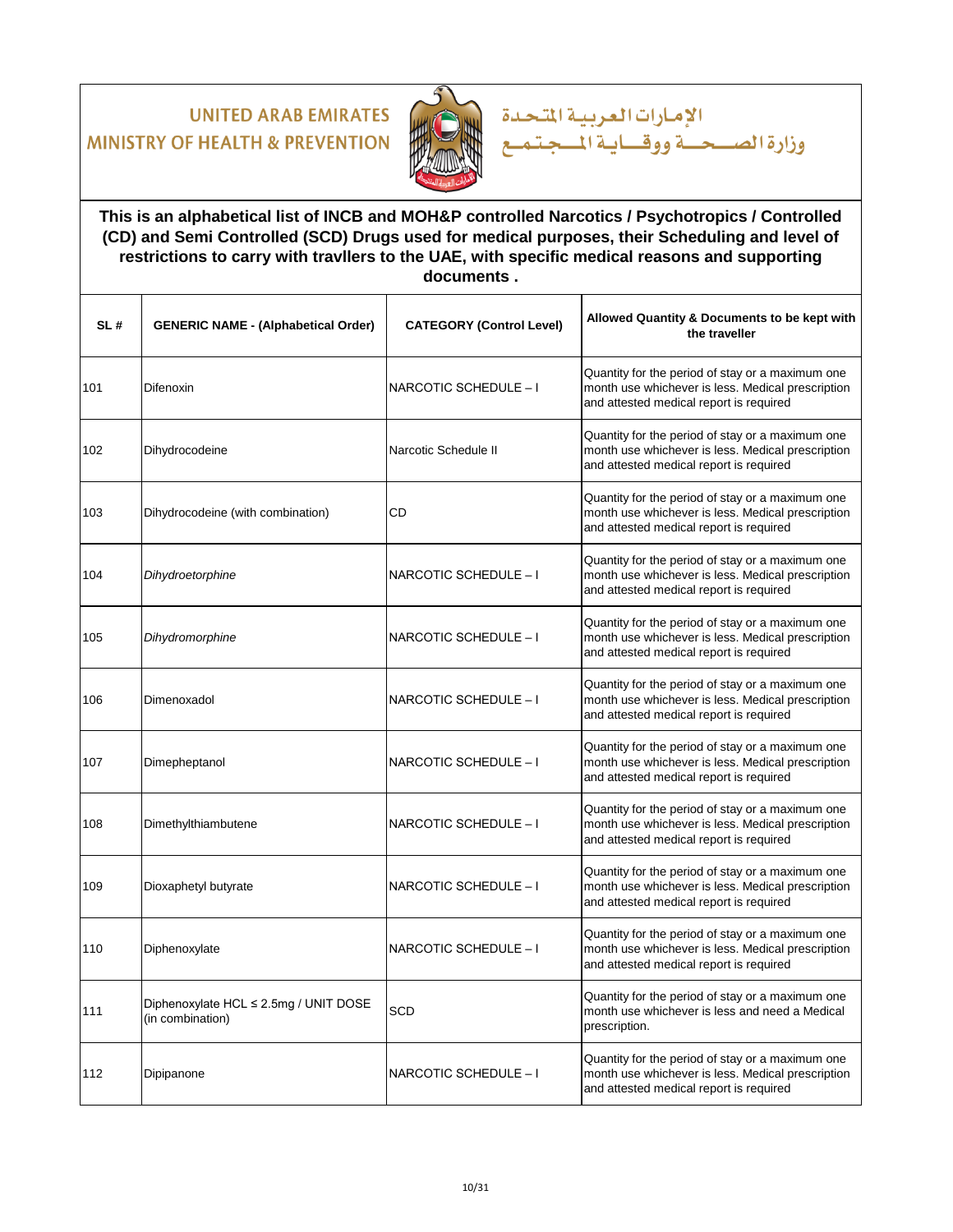

### **This is an alphabetical list of INCB and MOH&P controlled Narcotics / Psychotropics / Controlled (CD) and Semi Controlled (SCD) Drugs used for medical purposes, their Scheduling and level of restrictions to carry with travllers to the UAE, with specific medical reasons and supporting documents .**

الإمارات العربية المتحدة

| SL# | <b>GENERIC NAME - (Alphabetical Order)</b> | <b>CATEGORY (Control Level)</b>                           | Allowed Quantity & Documents to be kept with<br>the traveller                                                                                    |
|-----|--------------------------------------------|-----------------------------------------------------------|--------------------------------------------------------------------------------------------------------------------------------------------------|
| 113 | <b>DMA</b>                                 | Psychotropic Schedule I                                   | Prohibited                                                                                                                                       |
| 114 | <b>DMHP</b>                                | Psychotropic Schedule I                                   | Prohibited                                                                                                                                       |
| 115 | DMT                                        | Psychotropic Schedule I                                   | Prohibited                                                                                                                                       |
| 116 | <b>DOET</b>                                | Psychotropic Schedule I                                   | Prohibited                                                                                                                                       |
| 117 | Dothiepin                                  | <b>SCD</b>                                                | Quantity for the period of stay or a maximum one<br>month use whichever is less and need a Medical<br>prescription.                              |
| 118 | Dronabinol                                 | Psychotropic Schedule II                                  | Quantity for the period of stay or a maximum one<br>month use whichever is less. Medical prescription<br>and attested medical report is required |
| 119 | Droperidol                                 | CD                                                        | Quantity for the period of stay or a maximum one<br>month use whichever is less. Medical prescription<br>and attested medical report is required |
| 120 | Drotebanol                                 | NARCOTIC SCHEDULE - I                                     | Quantity for the period of stay or a maximum one<br>month use whichever is less. Medical prescription<br>and attested medical report is required |
| 121 | Duloxetine                                 | <b>SCD</b>                                                | Quantity for the period of stay or a maximum one<br>month use whichever is less and need a Medical<br>prescription.                              |
| 122 | Ecgonine                                   | NARCOTIC SCHEDULE - I                                     | Quantity for the period of stay or a maximum one<br>month use whichever is less. Medical prescription<br>and attested medical report is required |
| 123 | Ehtylmorphine                              | Narcotic Schedule II                                      | Quantity for the period of stay or a maximum one<br>month use whichever is less. Medical prescription<br>and attested medical report is required |
| 124 | Ephedrine                                  | Controlled according to United<br>Nations Convention 1988 | Quantity for the period of stay or a maximum one<br>month use whichever is less.                                                                 |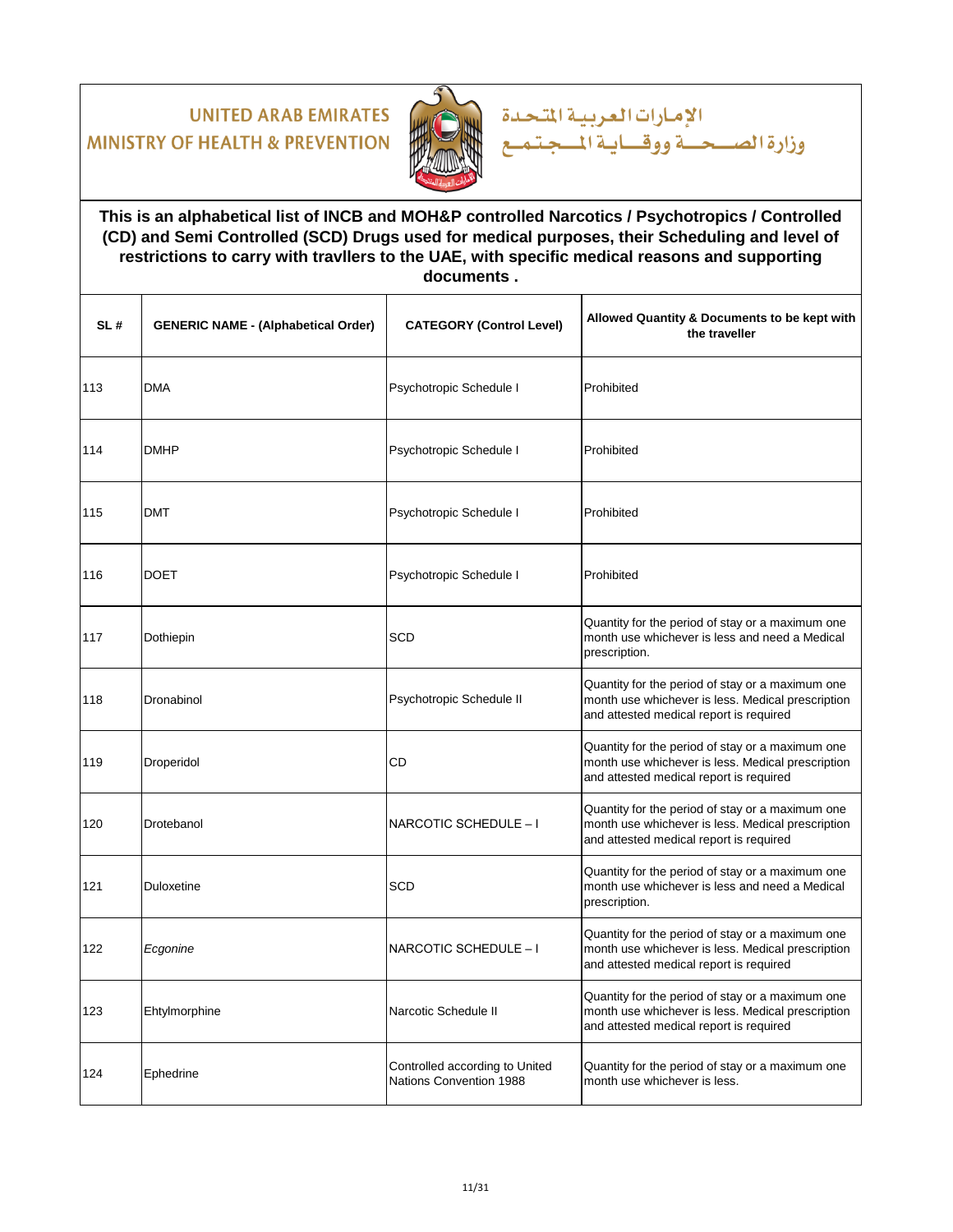

### **This is an alphabetical list of INCB and MOH&P controlled Narcotics / Psychotropics / Controlled (CD) and Semi Controlled (SCD) Drugs used for medical purposes, their Scheduling and level of restrictions to carry with travllers to the UAE, with specific medical reasons and supporting documents .**

الإمارات العربية المتحدة

| SL# | <b>GENERIC NAME - (Alphabetical Order)</b> | <b>CATEGORY (Control Level)</b> | Allowed Quantity & Documents to be kept with<br>the traveller                                                                                    |
|-----|--------------------------------------------|---------------------------------|--------------------------------------------------------------------------------------------------------------------------------------------------|
| 125 | Ergot mushroom                             | Narcotic Schedule IV            | Prohibited                                                                                                                                       |
| 126 | Erythroxylon Coca (Coca)                   | Narcotic Schedule IV            | Prohibited                                                                                                                                       |
| 127 | Escitalopram                               | <b>SCD</b>                      | Quantity for the period of stay or a maximum one<br>month use whichever is less and need a Medical<br>prescription.                              |
| 128 | Estazolam                                  | Psychotropic Schedule IV        | Quantity for the period of stay or a maximum one<br>month use whichever is less. Medical prescription<br>and attested medical report is required |
| 129 | Ethchlorvynol                              | Psychotropic Schedule IV        | Quantity for the period of stay or a maximum one<br>month use whichever is less. Medical prescription<br>and attested medical report is required |
| 130 | Ethinamate                                 | Psychotropic Schedule IV        | Quantity for the period of stay or a maximum one<br>month use whichever is less. Medical prescription<br>and attested medical report is required |
| 131 | Ethyl Loflazepate                          | Psychotropic Schedule IV        | Quantity for the period of stay or a maximum one<br>month use whichever is less. Medical prescription<br>and attested medical report is required |
| 132 | Ethylmethylthiambutene                     | NARCOTIC SCHEDULE - I           | Quantity for the period of stay or a maximum one<br>month use whichever is less. Medical prescription<br>and attested medical report is required |
| 133 | Eticyclidine                               | Psychotropic Schedule I         | Prohibited                                                                                                                                       |
| 134 | Etilamfetamine (N-Ethylamphetamine)        | Psychotropic Schedule IV        | Quantity for the period of stay or a maximum one<br>month use whichever is less. Medical prescription<br>and attested medical report is required |
| 135 | Etonitazene                                | NARCOTIC SCHEDULE - I           | Quantity for the period of stay or a maximum one<br>month use whichever is less. Medical prescription<br>and attested medical report is required |
| 136 | Etorphine                                  | NARCOTIC SCHEDULE - I           | Prohibited                                                                                                                                       |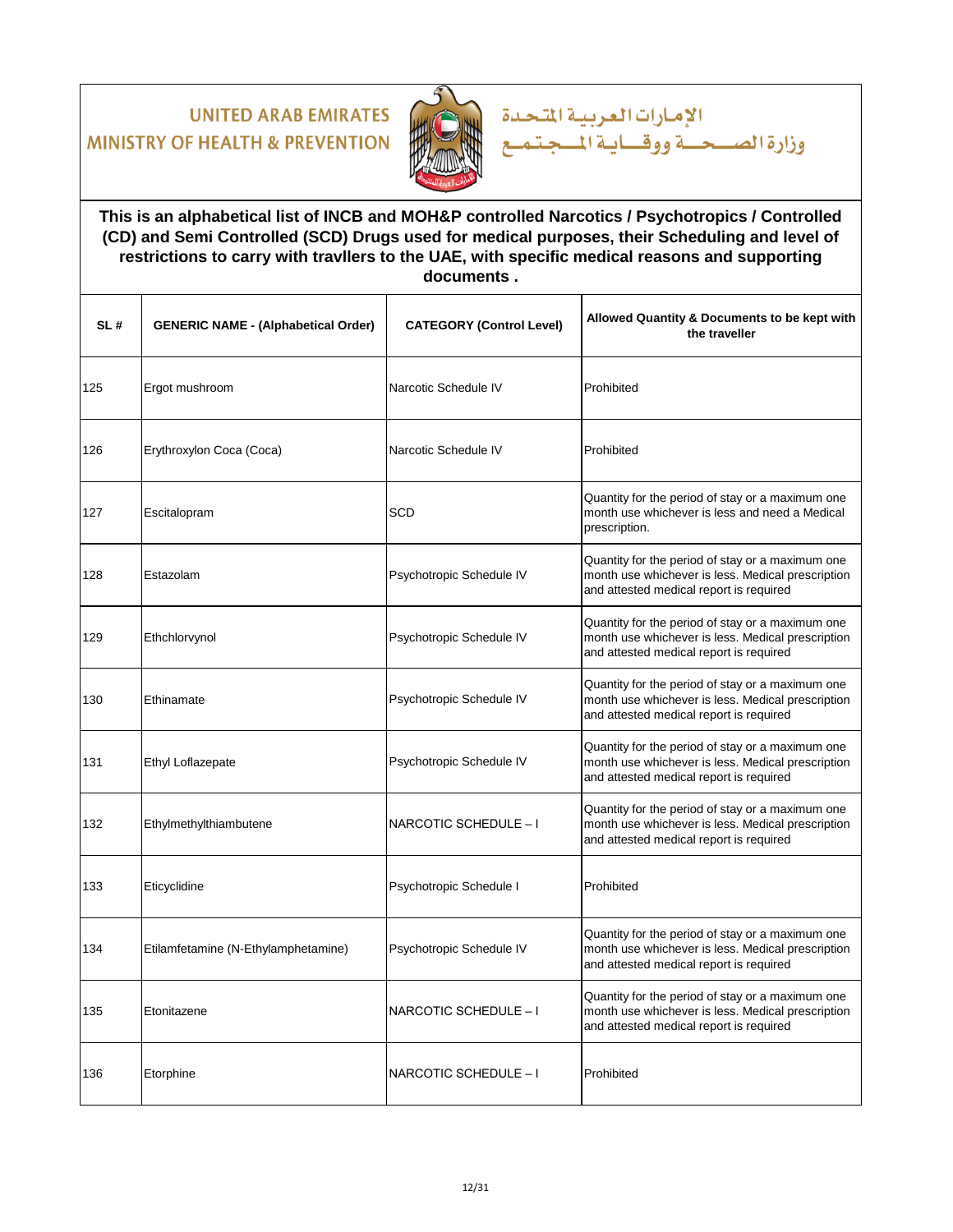

### **This is an alphabetical list of INCB and MOH&P controlled Narcotics / Psychotropics / Controlled (CD) and Semi Controlled (SCD) Drugs used for medical purposes, their Scheduling and level of restrictions to carry with travllers to the UAE, with specific medical reasons and supporting documents .**

الإمارات العربية المتحدة

| SL# | <b>GENERIC NAME - (Alphabetical Order)</b> | <b>CATEGORY (Control Level)</b> | Allowed Quantity & Documents to be kept with<br>the traveller                                                                                    |
|-----|--------------------------------------------|---------------------------------|--------------------------------------------------------------------------------------------------------------------------------------------------|
| 137 | Etoxeridine                                | NARCOTIC SCHEDULE - I           | Quantity for the period of stay or a maximum one<br>month use whichever is less. Medical prescription<br>and attested medical report is required |
| 138 | Etryptamine                                | Psychotropic Schedule I         | Prohibited                                                                                                                                       |
| 139 | Fencamfamin                                | Psychotropic Schedule IV        | Quantity for the period of stay or a maximum one<br>month use whichever is less. Medical prescription<br>and attested medical report is required |
| 140 | Fenetylline                                | Psychotropic Schedule II        | Quantity for the period of stay or a maximum one<br>month use whichever is less. Medical prescription<br>and attested medical report is required |
| 141 | Fenproporex                                | Psychotropic Schedule IV        | Quantity for the period of stay or a maximum one<br>month use whichever is less. Medical prescription<br>and attested medical report is required |
| 142 | Fentanyl                                   | NARCOTIC SCHEDULE - I           | Quantity for the period of stay or a maximum one<br>month use whichever is less. Medical prescription<br>and attested medical report is required |
| 143 | Fludiazepam                                | Psychotropic Schedule IV        | Quantity for the period of stay or a maximum one<br>month use whichever is less. Medical prescription<br>and attested medical report is required |
| 144 | Flumazenil                                 | CD                              | Quantity for the period of stay or a maximum one<br>month use whichever is less. Medical prescription<br>and attested medical report is required |
| 145 | Flunitrazepam                              | Psychotropic Schedule III       | Quantity for the period of stay or a maximum one<br>month use whichever is less. Medical prescription<br>and attested medical report is required |
| 146 | Fluoxetine                                 | SCD                             | Quantity for the period of stay or a maximum one<br>month use whichever is less and need a Medical<br>prescription.                              |
| 147 | Flupenthixol                               | CD                              | Quantity for the period of stay or a maximum one<br>month use whichever is less. Medical prescription<br>and attested medical report is required |
| 148 | Fluphenazine Dihydrochloride               | CD                              | Quantity for the period of stay or a maximum one<br>month use whichever is less. Medical prescription<br>and attested medical report is required |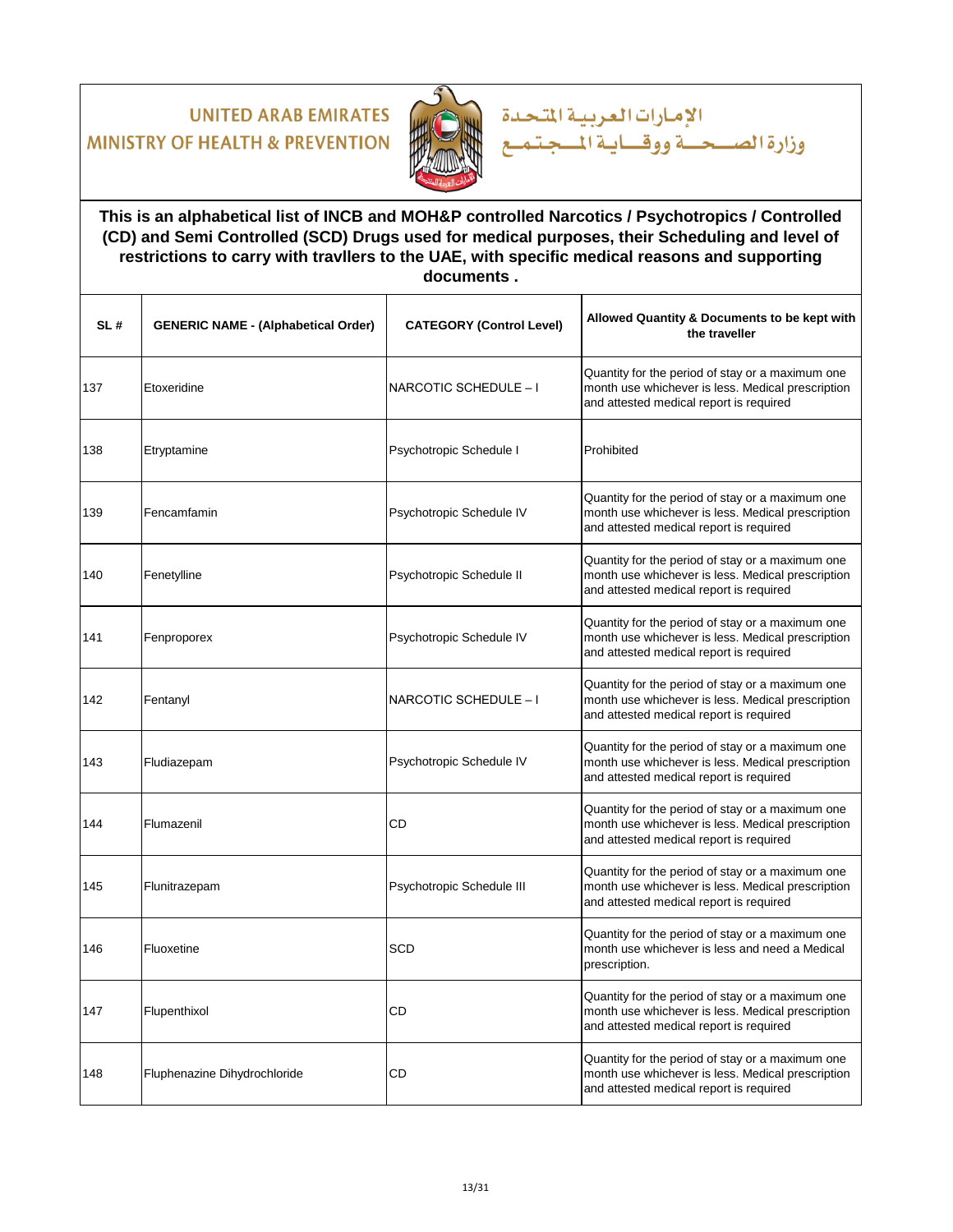

### **This is an alphabetical list of INCB and MOH&P controlled Narcotics / Psychotropics / Controlled (CD) and Semi Controlled (SCD) Drugs used for medical purposes, their Scheduling and level of restrictions to carry with travllers to the UAE, with specific medical reasons and supporting documents .**

الإمارات العربية المتحدة

| SL# | <b>GENERIC NAME - (Alphabetical Order)</b> | <b>CATEGORY (Control Level)</b> | Allowed Quantity & Documents to be kept with<br>the traveller                                                                                    |
|-----|--------------------------------------------|---------------------------------|--------------------------------------------------------------------------------------------------------------------------------------------------|
| 149 | Flurazepam                                 | Psychotropic Schedule IV        | Quantity for the period of stay or a maximum one<br>month use whichever is less. Medical prescription<br>and attested medical report is required |
| 150 | Fluvoxamine                                | <b>SCD</b>                      | Quantity for the period of stay or a maximum one<br>month use whichever is less and need a Medical<br>prescription.                              |
| 151 | Furethidine                                | NARCOTIC SCHEDULE - I           | Quantity for the period of stay or a maximum one<br>month use whichever is less. Medical prescription<br>and attested medical report is required |
| 152 | Gabapentin                                 | CD                              | Quantity for the period of stay or a maximum one<br>month use whichever is less. Medical prescription<br>and attested medical report is required |
| 153 | Ghb                                        | Psychotropic Schedule IV        | Quantity for the period of stay or a maximum one<br>month use whichever is less. Medical prescription<br>and attested medical report is required |
| 154 | Glutethamide                               | Psychotropic Schedule III       | Quantity for the period of stay or a maximum one<br>month use whichever is less. Medical prescription<br>and attested medical report is required |
| 155 | Halazepam                                  | Psychotropic Schedule IV        | Quantity for the period of stay or a maximum one<br>month use whichever is less. Medical prescription<br>and attested medical report is required |
| 156 | Haloperidol                                | CD                              | Quantity for the period of stay or a maximum one<br>month use whichever is less. Medical prescription<br>and attested medical report is required |
| 157 | Haloxazolam                                | Psychotropic Schedule IV        | Quantity for the period of stay or a maximum one<br>month use whichever is less. Medical prescription<br>and attested medical report is required |
| 158 | Heroin                                     | NARCOTIC SCHEDULE - Iv          | Prohibited                                                                                                                                       |
| 159 | Hydrocodone                                | NARCOTIC SCHEDULE - I           | Quantity for the period of stay or a maximum one<br>month use whichever is less. Medical prescription<br>and attested medical report is required |
| 160 | Hydromorphinol                             | NARCOTIC SCHEDULE - I           | Quantity for the period of stay or a maximum one<br>month use whichever is less. Medical prescription<br>and attested medical report is required |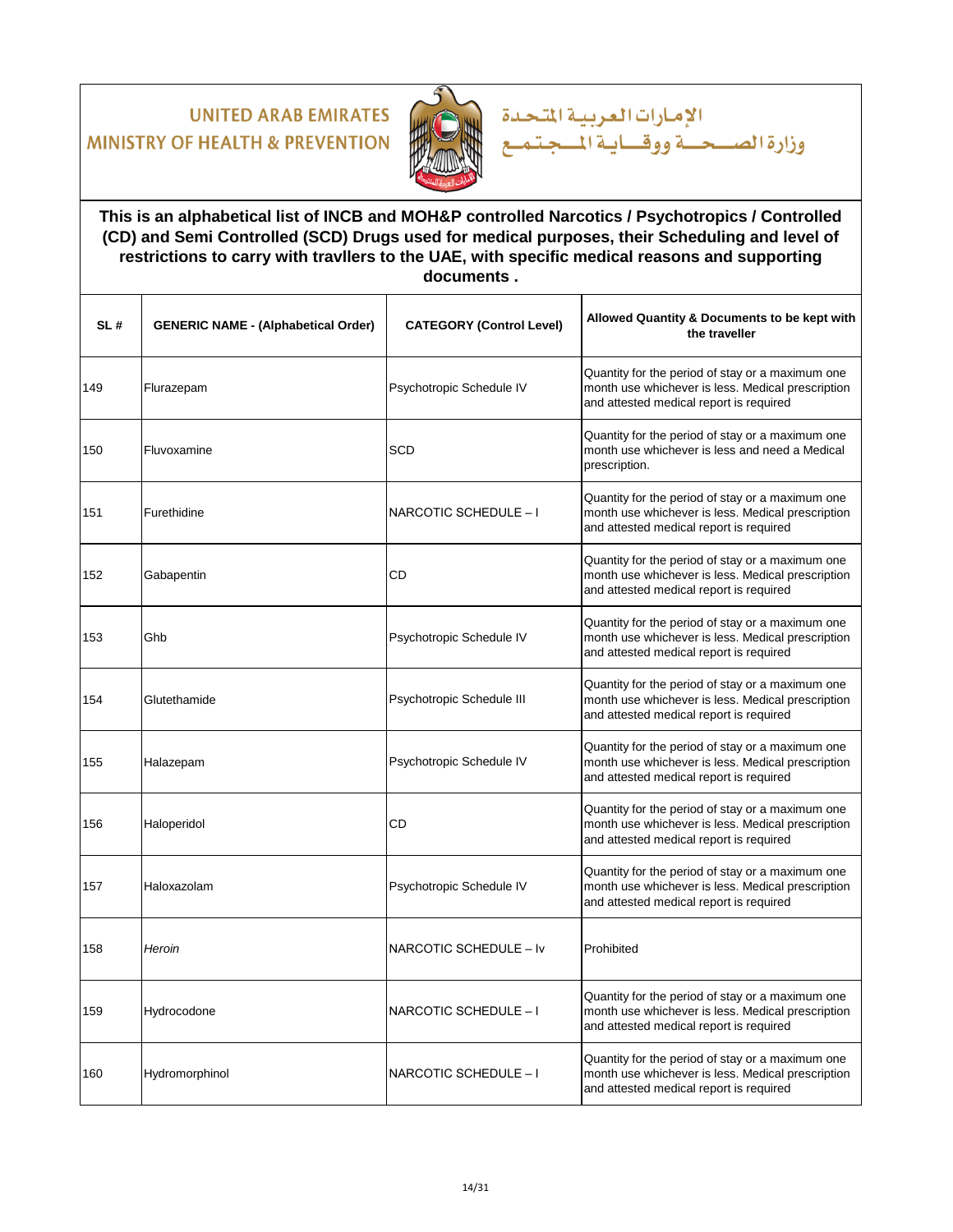

### **This is an alphabetical list of INCB and MOH&P controlled Narcotics / Psychotropics / Controlled (CD) and Semi Controlled (SCD) Drugs used for medical purposes, their Scheduling and level of restrictions to carry with travllers to the UAE, with specific medical reasons and supporting documents .**

الإمارات العربية المتحدة

| SL# | <b>GENERIC NAME - (Alphabetical Order)</b> | <b>CATEGORY (Control Level)</b> | Allowed Quantity & Documents to be kept with<br>the traveller                                                                                    |
|-----|--------------------------------------------|---------------------------------|--------------------------------------------------------------------------------------------------------------------------------------------------|
| 161 | Hydromorphone                              | NARCOTIC SCHEDULE - I           | Quantity for the period of stay or a maximum one<br>month use whichever is less. Medical prescription<br>and attested medical report is required |
| 162 | Hydroxypethidine                           | NARCOTIC SCHEDULE - I           | Quantity for the period of stay or a maximum one<br>month use whichever is less. Medical prescription<br>and attested medical report is required |
| 163 | Hyoscyamus Niger (Henbane)                 | Narcotic Schedule IV            | Prohibited                                                                                                                                       |
| 164 | Imipramine                                 | SCD                             | Quantity for the period of stay or a maximum one<br>month use whichever is less and need a Medical<br>prescription.                              |
| 165 | Ipomoea sp. (Morning Glory)                | Narcotic Schedule IV            | Prohibited                                                                                                                                       |
| 166 | Isomethadone                               | NARCOTIC SCHEDULE - I           | Quantity for the period of stay or a maximum one<br>month use whichever is less. Medical prescription<br>and attested medical report is required |
| 167 | Ketamine, Ketalar                          | CD (Psychotropic Schedule II)   | Quantity for the period of stay or a maximum one<br>month use whichever is less. Medical prescription<br>and attested medical report is required |
| 168 | Ketazolam                                  | Psychotropic Schedule IV        | Quantity for the period of stay or a maximum one<br>month use whichever is less. Medical prescription<br>and attested medical report is required |
| 169 | Ketobemidone                               | NARCOTIC SCHEDULE - I           | Prohibited                                                                                                                                       |
| 170 | Lefetamine                                 | Psychotropic Schedule IV        | Quantity for the period of stay or a maximum one<br>month use whichever is less. Medical prescription<br>and attested medical report is required |
| 171 | Levamfetamine                              | Psychotropic Schedule II        | Quantity for the period of stay or a maximum one<br>month use whichever is less. Medical prescription<br>and attested medical report is required |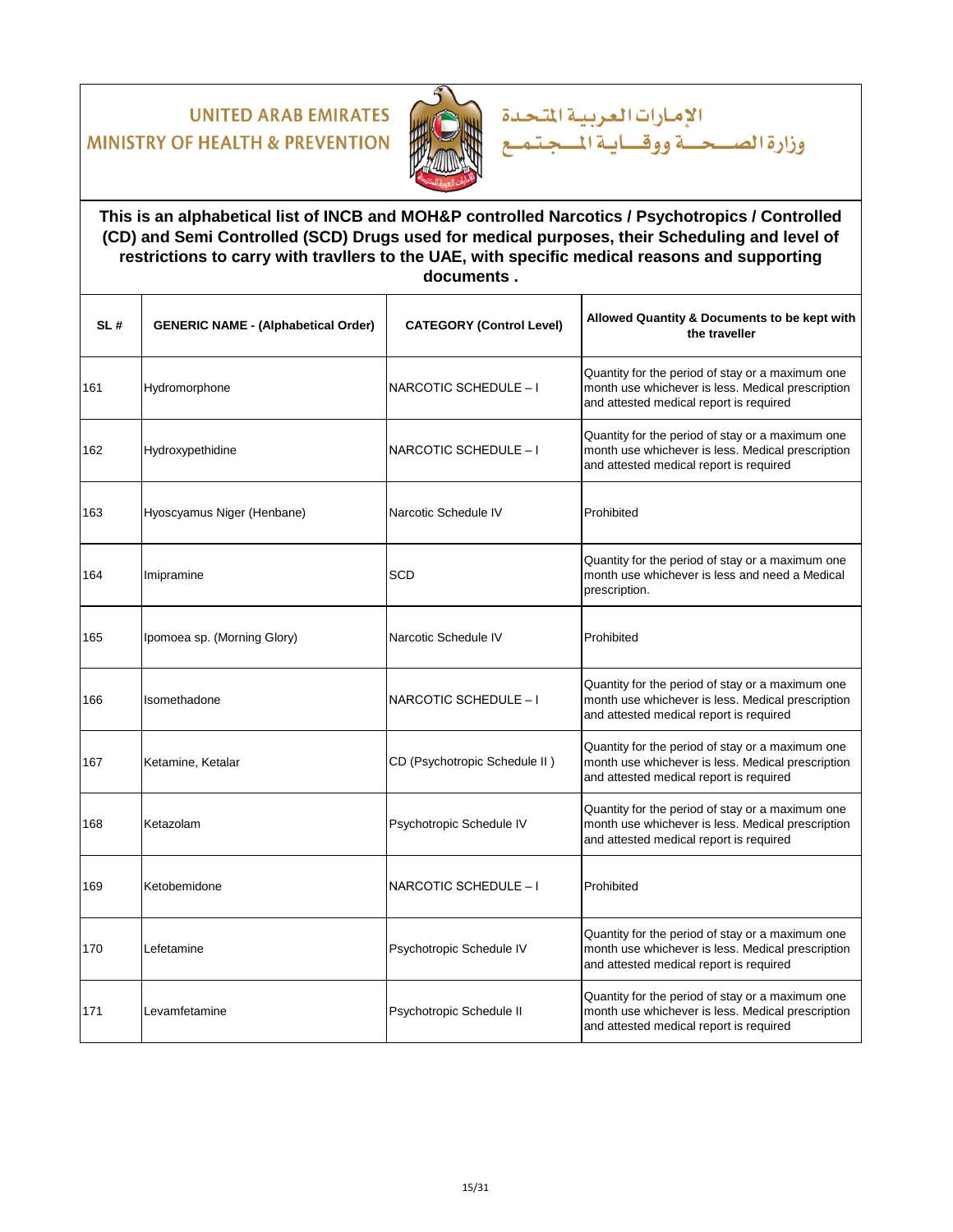

### **This is an alphabetical list of INCB and MOH&P controlled Narcotics / Psychotropics / Controlled (CD) and Semi Controlled (SCD) Drugs used for medical purposes, their Scheduling and level of restrictions to carry with travllers to the UAE, with specific medical reasons and supporting documents .**

الإمارات العربية المتحدة

| SL# | <b>GENERIC NAME - (Alphabetical Order)</b> | <b>CATEGORY (Control Level)</b> | Allowed Quantity & Documents to be kept with<br>the traveller                                                                                    |
|-----|--------------------------------------------|---------------------------------|--------------------------------------------------------------------------------------------------------------------------------------------------|
| 172 | Levomethorphan                             | NARCOTIC SCHEDULE - I           | Quantity for the period of stay or a maximum one<br>month use whichever is less. Medical prescription<br>and attested medical report is required |
| 173 | Levomoramide                               | NARCOTIC SCHEDULE - I           | Quantity for the period of stay or a maximum one<br>month use whichever is less. Medical prescription<br>and attested medical report is required |
| 174 | Levophenacylmorphan                        | NARCOTIC SCHEDULE - I           | Quantity for the period of stay or a maximum one<br>month use whichever is less. Medical prescription<br>and attested medical report is required |
| 175 | Levorphanol                                | NARCOTIC SCHEDULE - I           | Quantity for the period of stay or a maximum one<br>month use whichever is less. Medical prescription<br>and attested medical report is required |
| 176 | Lisdexamphetamine                          | Psychotropic Schedule II        | Quantity for the period of stay or a maximum one<br>month use whichever is less. Medical prescription<br>and attested medical report is required |
| 177 | Lithium Carbonate                          | <b>SCD</b>                      | Quantity for the period of stay or a maximum one<br>month use whichever is less and need a Medical<br>prescription.                              |
| 178 | Lophophora Williamsii (Peyote)             | Narcotic Schedule IV            | Prohibited                                                                                                                                       |
| 179 | Loprazolam                                 | Psychotropic Schedule IV        | Quantity for the period of stay or a maximum one<br>month use whichever is less. Medical prescription<br>and attested medical report is required |
| 180 | Lorazepam                                  | CD (Psychotropic Schedule IV)   | Quantity for the period of stay or a maximum one<br>month use whichever is less. Medical prescription<br>and attested medical report is required |
| 181 | Lormetazepam                               | Psychotropic Schedule IV        | Quantity for the period of stay or a maximum one<br>month use whichever is less. Medical prescription<br>and attested medical report is required |
| 182 | Lovomethamphetamine                        | Psychotropic Schedule II        | Quantity for the period of stay or a maximum one<br>month use whichever is less. Medical prescription<br>and attested medical report is required |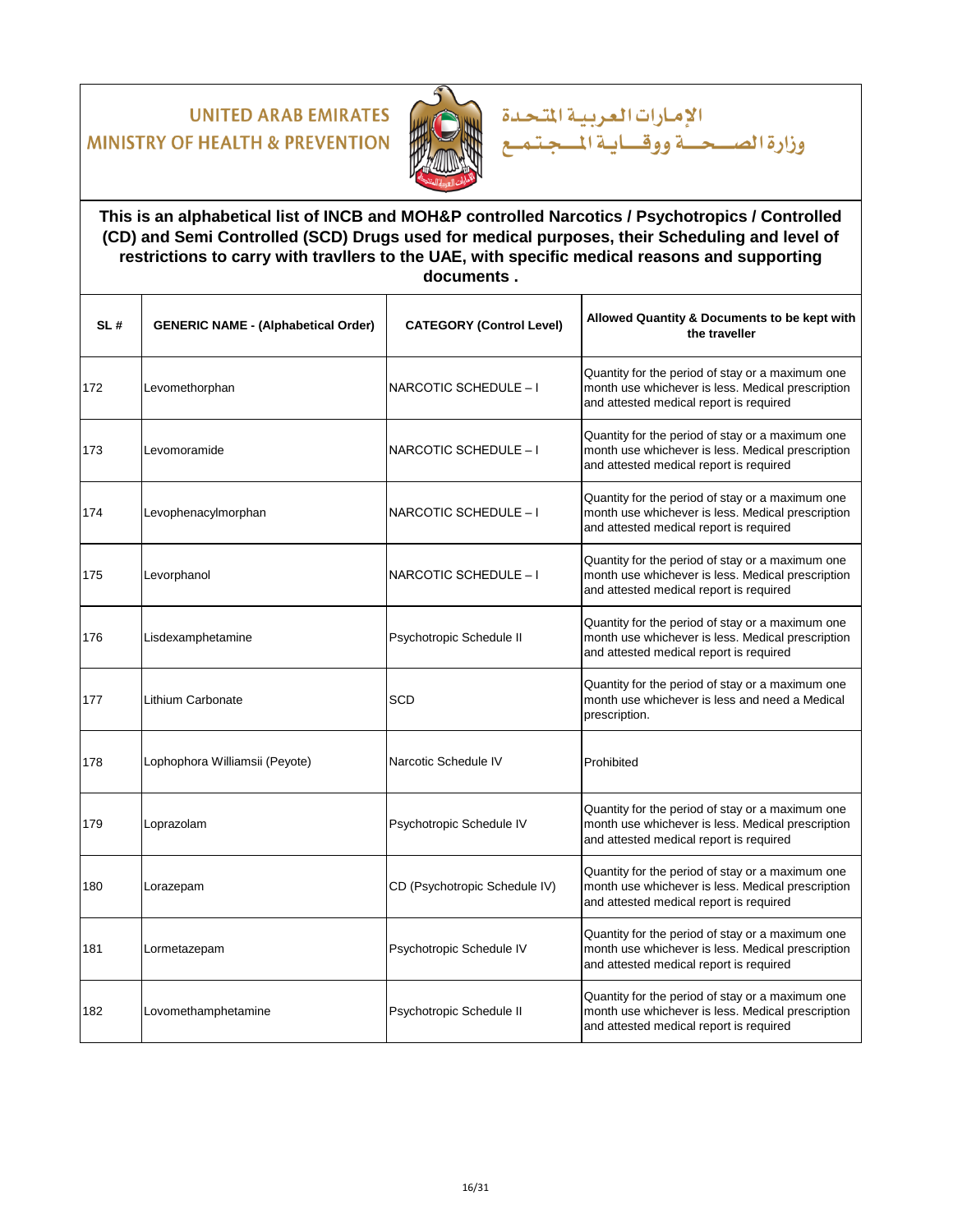

### **This is an alphabetical list of INCB and MOH&P controlled Narcotics / Psychotropics / Controlled (CD) and Semi Controlled (SCD) Drugs used for medical purposes, their Scheduling and level of restrictions to carry with travllers to the UAE, with specific medical reasons and supporting documents .**

الإمارات العربية المتحدة

| SL# | <b>GENERIC NAME - (Alphabetical Order)</b> | <b>CATEGORY (Control Level)</b> | Allowed Quantity & Documents to be kept with<br>the traveller                                                                                    |
|-----|--------------------------------------------|---------------------------------|--------------------------------------------------------------------------------------------------------------------------------------------------|
| 183 | Maprotiline                                | SCD                             | Quantity for the period of stay or a maximum one<br>month use whichever is less and need a Medical<br>prescription.                              |
| 184 | Mazindol                                   | Psychotropic Schedule IV        | Quantity for the period of stay or a maximum one<br>month use whichever is less. Medical prescription<br>and attested medical report is required |
| 185 | MDE, N-ethyl MDA                           | Psychotropic Schedule I         | Prohibited                                                                                                                                       |
| 186 | <b>MDMA</b>                                | Psychotropic Schedule I         | Prohibited                                                                                                                                       |
| 187 | Meclobemide                                | <b>SCD</b>                      | Quantity for the period of stay or a maximum one<br>month use whichever is less and need a Medical<br>prescription.                              |
| 188 | Mecloqualone                               | Psychotropic Schedule II        | Quantity for the period of stay or a maximum one<br>month use whichever is less. Medical prescription<br>and attested medical report is required |
| 189 | Medazepam                                  | Psychotropic Schedule IV        | Quantity for the period of stay or a maximum one<br>month use whichever is less. Medical prescription<br>and attested medical report is required |
| 190 | Medetomidine                               | <b>CD</b>                       | Quantity for the period of stay or a maximum one<br>month use whichever is less. Medical prescription<br>and attested medical report is required |
| 191 | Mefenorex                                  | Psychotropic Schedule IV        | Quantity for the period of stay or a maximum one<br>month use whichever is less. Medical prescription<br>and attested medical report is required |
| 192 | Mephenoxalone                              | <b>CD</b>                       | Quantity for the period of stay or a maximum one<br>month use whichever is less. Medical prescription<br>and attested medical report is required |
| 193 | Meprobamate                                | Psychotropic Schedule IV        | Quantity for the period of stay or a maximum one<br>month use whichever is less. Medical prescription<br>and attested medical report is required |
| 194 | Mescaline                                  | Psychotropic Schedule I         | Prohibited                                                                                                                                       |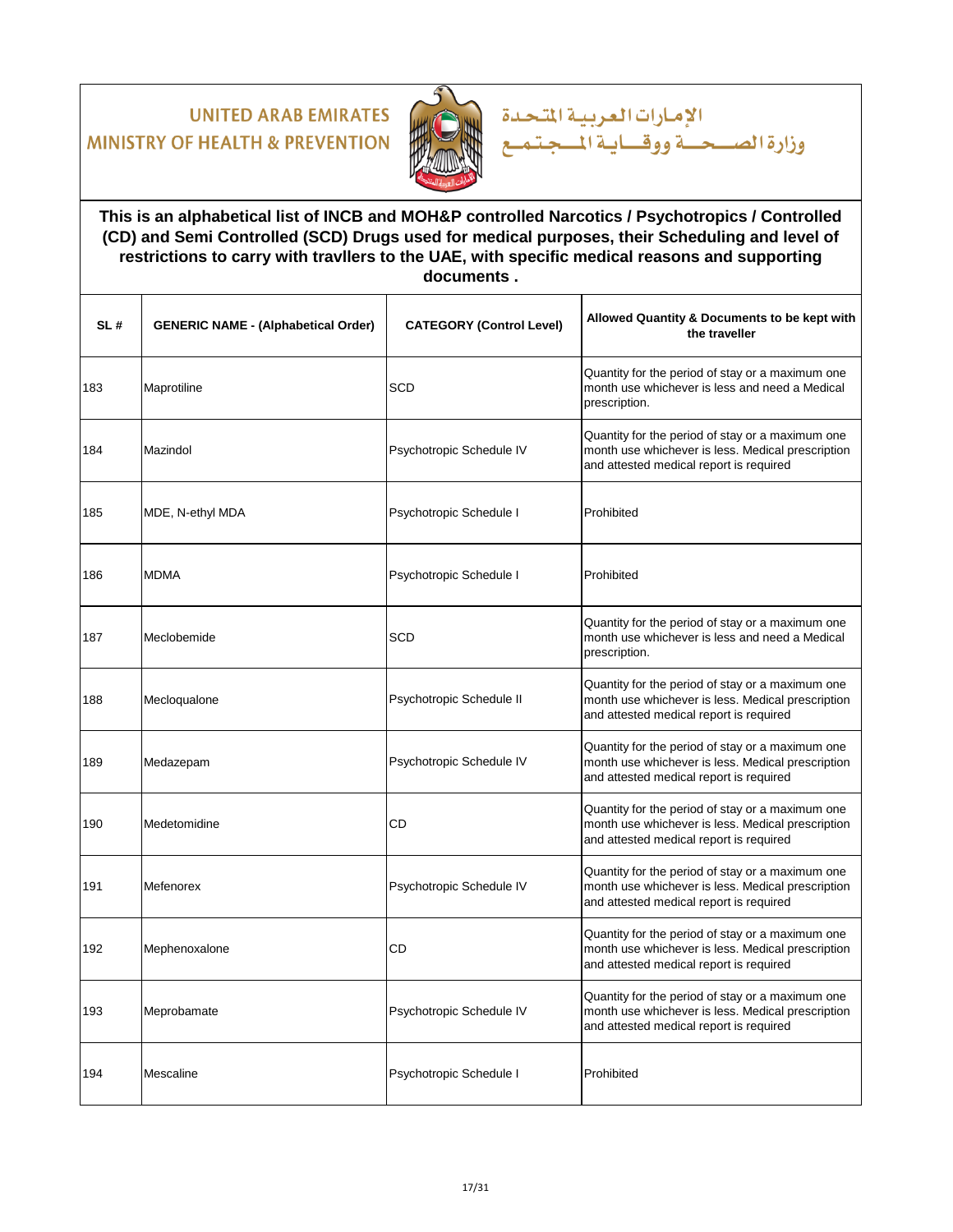

### **This is an alphabetical list of INCB and MOH&P controlled Narcotics / Psychotropics / Controlled (CD) and Semi Controlled (SCD) Drugs used for medical purposes, their Scheduling and level of restrictions to carry with travllers to the UAE, with specific medical reasons and supporting documents .**

الإمارات العربية المتحدة

| SL# | <b>GENERIC NAME - (Alphabetical Order)</b> | <b>CATEGORY (Control Level)</b> | Allowed Quantity & Documents to be kept with<br>the traveller                                                                                    |
|-----|--------------------------------------------|---------------------------------|--------------------------------------------------------------------------------------------------------------------------------------------------|
| 195 | Mesocarb                                   | Psychotropic Schedule IV        | Quantity for the period of stay or a maximum one<br>month use whichever is less. Medical prescription<br>and attested medical report is required |
| 196 | Mesterolone                                | <b>SCD</b>                      | Quantity for the period of stay or a maximum one<br>month use whichever is less and need a Medical<br>prescription.                              |
| 197 | Metamfetamine                              | Psychotropic Schedule II        | Quantity for the period of stay or a maximum one<br>month use whichever is less. Medical prescription<br>and attested medical report is required |
| 198 | Metazocine                                 | NARCOTIC SCHEDULE - I           | Quantity for the period of stay or a maximum one<br>month use whichever is less. Medical prescription<br>and attested medical report is required |
| 199 | Methadone                                  | NARCOTIC SCHEDULE - I           | Quantity for the period of stay or a maximum one<br>month use whichever is less. Medical prescription<br>and attested medical report is required |
| 200 | Methadone intermediate                     | NARCOTIC SCHEDULE - I           | Quantity for the period of stay or a maximum one<br>month use whichever is less. Medical prescription<br>and attested medical report is required |
| 201 | Methafetamine Racemate                     | Psychotropic Schedule II        | Quantity for the period of stay or a maximum one<br>month use whichever is less. Medical prescription<br>and attested medical report is required |
| 202 | Methaqualone                               | Psychotropic Schedule II        | Quantity for the period of stay or a maximum one<br>month use whichever is less. Medical prescription<br>and attested medical report is required |
| 203 | Methcathinone                              | Psychotropic Schedule I         | Prohibited                                                                                                                                       |
| 204 | Methocarbamol                              | SCD                             | Quantity for the period of stay or a maximum one<br>month use whichever is less and need a Medical<br>prescription.                              |
| 205 | Methtrimeprazine                           | CD                              | Quantity for the period of stay or a maximum one<br>month use whichever is less. Medical prescription<br>and attested medical report is required |
| 206 | Methyldesorphine                           | NARCOTIC SCHEDULE - I           | Quantity for the period of stay or a maximum one<br>month use whichever is less. Medical prescription<br>and attested medical report is required |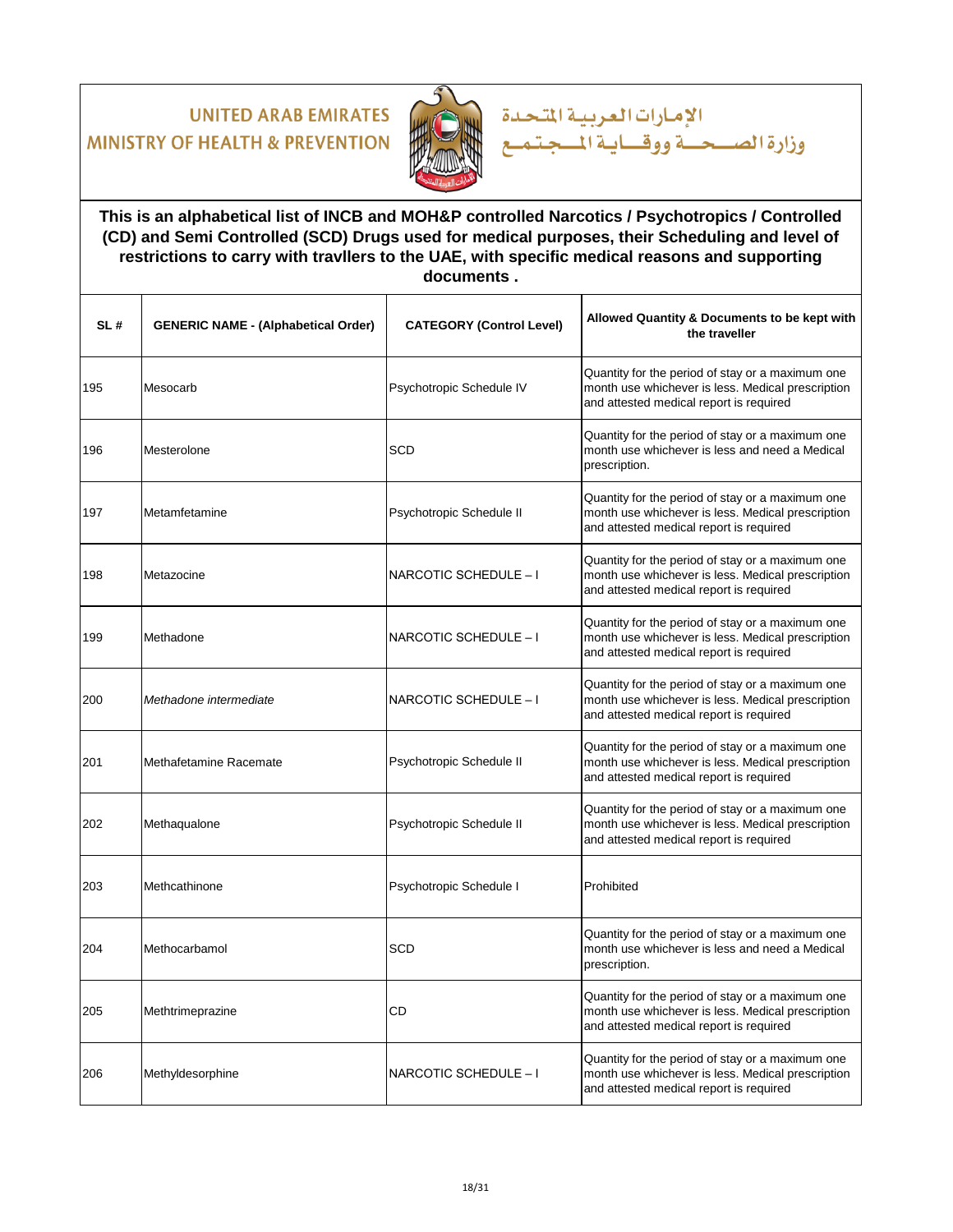

### **This is an alphabetical list of INCB and MOH&P controlled Narcotics / Psychotropics / Controlled (CD) and Semi Controlled (SCD) Drugs used for medical purposes, their Scheduling and level of restrictions to carry with travllers to the UAE, with specific medical reasons and supporting documents .**

الإمارات العربية المتحدة

| SL# | <b>GENERIC NAME - (Alphabetical Order)</b> | <b>CATEGORY (Control Level)</b> | Allowed Quantity & Documents to be kept with<br>the traveller                                                                                    |
|-----|--------------------------------------------|---------------------------------|--------------------------------------------------------------------------------------------------------------------------------------------------|
| 207 | Methyldihydromorphine                      | NARCOTIC SCHEDULE - I           | Quantity for the period of stay or a maximum one<br>month use whichever is less. Medical prescription<br>and attested medical report is required |
| 208 | Methylphenidate                            | Psychotropic Schedule II        | Quantity for the period of stay or a maximum one<br>month use whichever is less. Medical prescription<br>and attested medical report is required |
| 209 | Methylphenobarbital                        | Psychotropic Schedule IV        | Quantity for the period of stay or a maximum one<br>month use whichever is less. Medical prescription<br>and attested medical report is required |
| 210 | Methyprylon                                | Psychotropic Schedule IV        | Quantity for the period of stay or a maximum one<br>month use whichever is less. Medical prescription<br>and attested medical report is required |
| 211 | Metopon                                    | NARCOTIC SCHEDULE - I           | Quantity for the period of stay or a maximum one<br>month use whichever is less. Medical prescription<br>and attested medical report is required |
| 212 | Mianserin                                  | <b>SCD</b>                      | Quantity for the period of stay or a maximum one<br>month use whichever is less and need a Medical<br>prescription.                              |
| 213 | Midazolam                                  | CD (Psychotropic Schedule IV)   | Quantity for the period of stay or a maximum one<br>month use whichever is less. Medical prescription<br>and attested medical report is required |
| 214 | Milnacipran                                | <b>SCD</b>                      | Quantity for the period of stay or a maximum one<br>month use whichever is less and need a Medical<br>prescription.                              |
| 215 | Minaprine                                  | <b>SCD</b>                      | Quantity for the period of stay or a maximum one<br>month use whichever is less and need a Medical<br>prescription.                              |
| 216 | Mirtazapine                                | <b>SCD</b>                      | Quantity for the period of stay or a maximum one<br>month use whichever is less and need a Medical<br>prescription.                              |
| 217 | Misoprostol                                | CD                              | Quantity for the period of stay or a maximum one<br>month use whichever is less. Medical prescription<br>and attested medical report is required |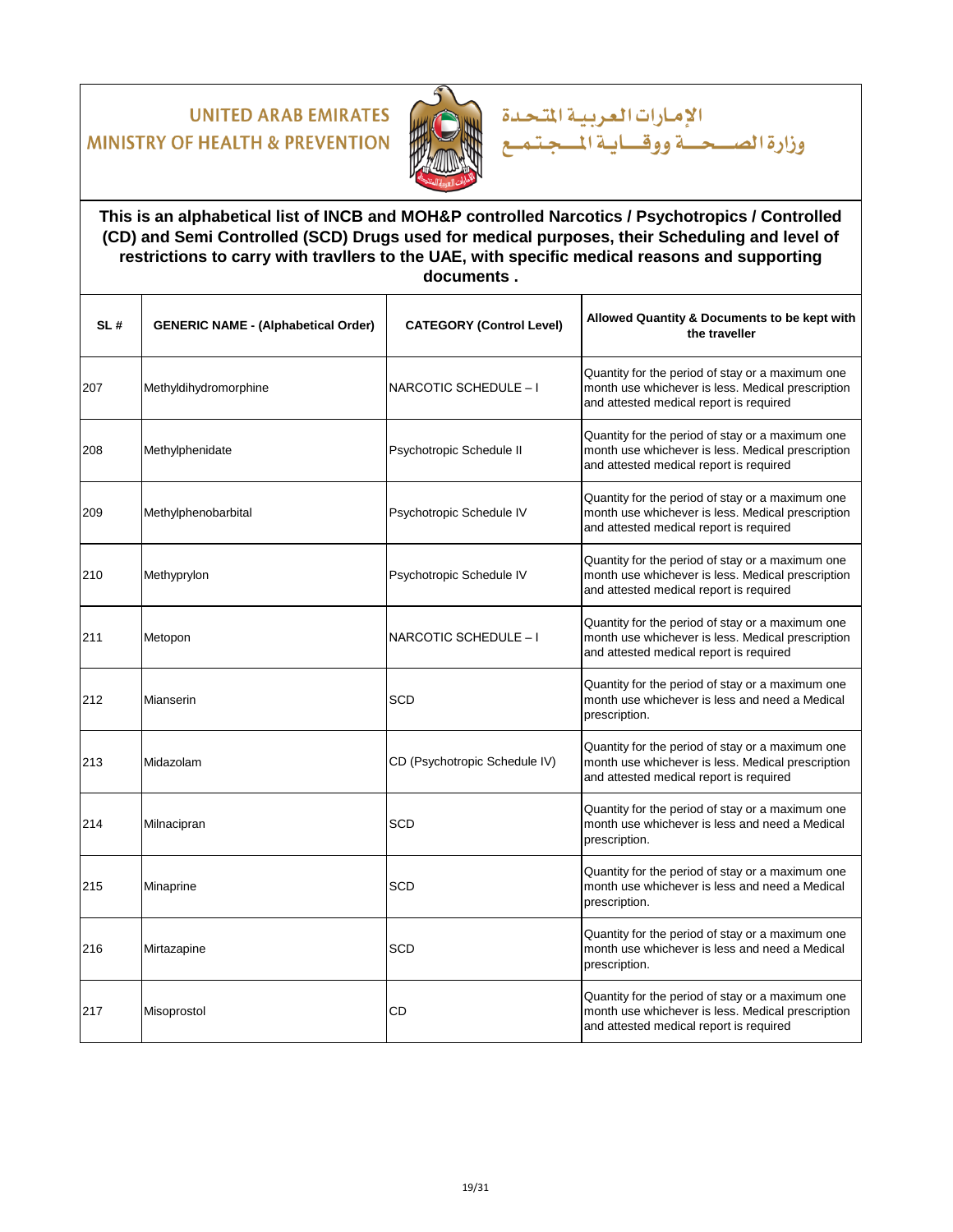

### **This is an alphabetical list of INCB and MOH&P controlled Narcotics / Psychotropics / Controlled (CD) and Semi Controlled (SCD) Drugs used for medical purposes, their Scheduling and level of restrictions to carry with travllers to the UAE, with specific medical reasons and supporting documents .**

الإمارات العربية المتحدة

| SL# | <b>GENERIC NAME - (Alphabetical Order)</b> | <b>CATEGORY (Control Level)</b> | Allowed Quantity & Documents to be kept with<br>the traveller                                                                                    |
|-----|--------------------------------------------|---------------------------------|--------------------------------------------------------------------------------------------------------------------------------------------------|
| 218 | <b>MMDA</b>                                | Psychotropic Schedule I         | Prohibited                                                                                                                                       |
| 219 | Moclobemide                                | <b>SCD</b>                      | Quantity for the period of stay or a maximum one<br>month use whichever is less.                                                                 |
| 220 | Modafinil                                  | CD                              | Quantity for the period of stay or a maximum one<br>month use whichever is less. Medical prescription<br>and attested medical report is required |
| 221 | Moramide intermediate                      | NARCOTIC SCHEDULE - I           | Quantity for the period of stay or a maximum one<br>month use whichever is less. Medical prescription<br>and attested medical report is required |
| 222 | <b>Morning Glory</b>                       | Narcotic Schedule IV            | Prohibited                                                                                                                                       |
| 223 | Morpheridine                               | NARCOTIC SCHEDULE - I           | Quantity for the period of stay or a maximum one<br>month use whichever is less. Medical prescription<br>and attested medical report is required |
| 224 | Morphine                                   | NARCOTIC SCHEDULE - I           | Quantity for the period of stay or a maximum one<br>month use whichever is less. Medical prescription<br>and attested medical report is required |
| 225 | Morphine methobromide                      | NARCOTIC SCHEDULE - I           | Quantity for the period of stay or a maximum one<br>month use whichever is less. Medical prescription<br>and attested medical report is required |
| 226 | Morphine n-oxide                           | NARCOTIC SCHEDULE - I           | Quantity for the period of stay or a maximum one<br>month use whichever is less. Medical prescription<br>and attested medical report is required |
| 227 | <b>MPPP</b>                                | NARCOTIC SCHEDULE - I           | Prohibited                                                                                                                                       |
| 228 | Myrophine                                  | NARCOTIC SCHEDULE - I           | Quantity for the period of stay or a maximum one<br>month use whichever is less. Medical prescription<br>and attested medical report is required |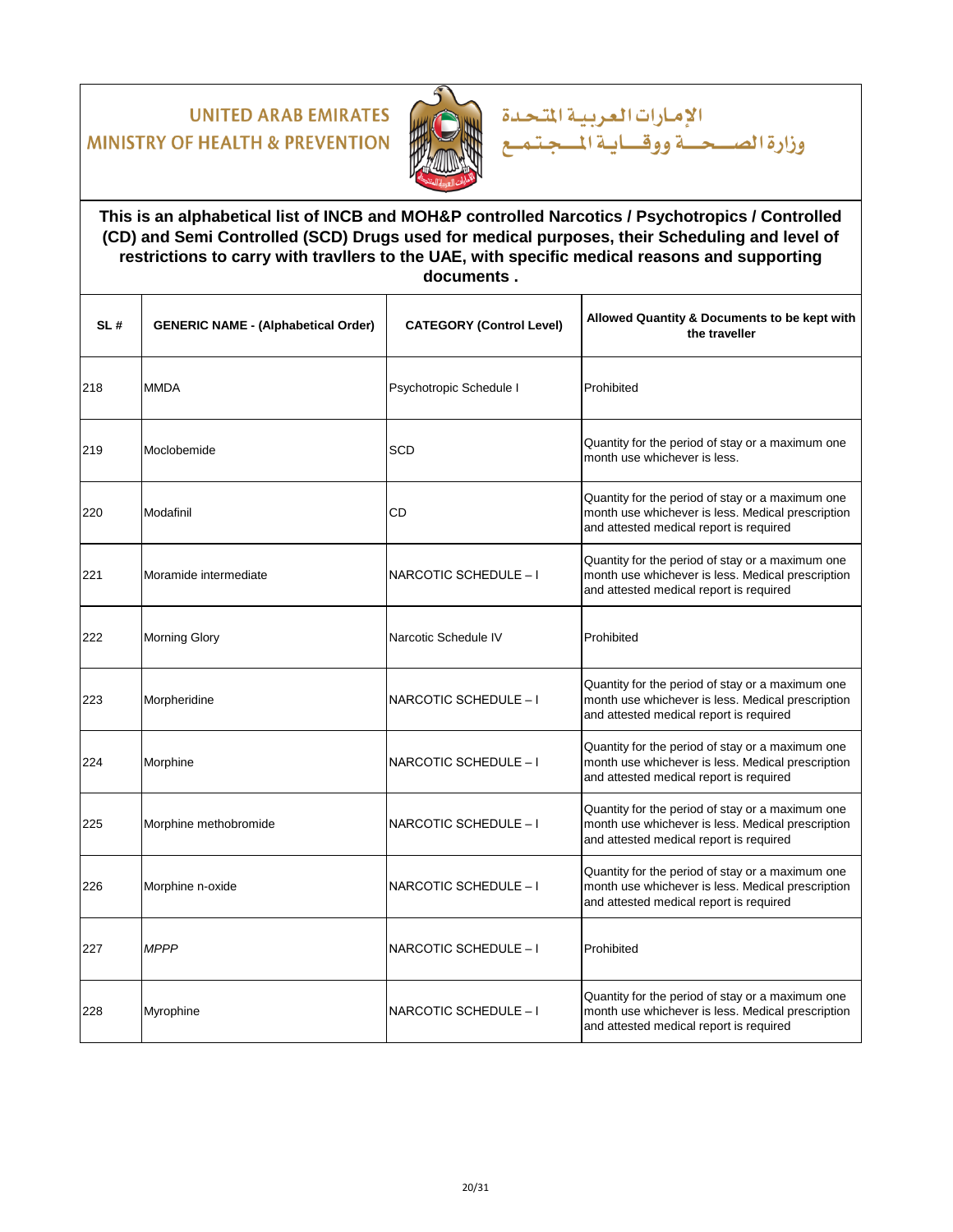

### **This is an alphabetical list of INCB and MOH&P controlled Narcotics / Psychotropics / Controlled (CD) and Semi Controlled (SCD) Drugs used for medical purposes, their Scheduling and level of restrictions to carry with travllers to the UAE, with specific medical reasons and supporting documents .**

الإمارات العربية المتحدة

| SL# | <b>GENERIC NAME - (Alphabetical Order)</b> | <b>CATEGORY (Control Level)</b> | Allowed Quantity & Documents to be kept with<br>the traveller                                                                                    |
|-----|--------------------------------------------|---------------------------------|--------------------------------------------------------------------------------------------------------------------------------------------------|
| 229 | Nalbuphine                                 | CD                              | Quantity for the period of stay or a maximum one<br>month use whichever is less. Medical prescription<br>and attested medical report is required |
| 230 | Naltrexone                                 | <b>SCD</b>                      | Quantity for the period of stay or a maximum one<br>month use whichever is less and need a Medical<br>prescription.                              |
| 231 | Nefazodone                                 | <b>SCD</b>                      | Quantity for the period of stay or a maximum one<br>month use whichever is less and need a Medical<br>prescription.                              |
| 232 | N-hydroxy MDA                              | Psychotropic Schedule I         | Prohibited                                                                                                                                       |
| 233 | Nicocodeine                                | Narcotic Schedule II            | Quantity for the period of stay or a maximum one<br>month use whichever is less. Medical prescription<br>and attested medical report is required |
| 234 | Nicodicodeine                              | Narcotic Schedule II            | Quantity for the period of stay or a maximum one<br>month use whichever is less. Medical prescription<br>and attested medical report is required |
| 235 | Nicomorphine                               | NARCOTIC SCHEDULE - I           | Quantity for the period of stay or a maximum one<br>month use whichever is less. Medical prescription<br>and attested medical report is required |
| 236 | Nimetazepam                                | Psychotropic Schedule IV        | Quantity for the period of stay or a maximum one<br>month use whichever is less. Medical prescription<br>and attested medical report is required |
| 237 | Nitrazepam                                 | Psychotropic Schedule IV        | Quantity for the period of stay or a maximum one<br>month use whichever is less. Medical prescription<br>and attested medical report is required |
| 238 | Noracymethadol                             | NARCOTIC SCHEDULE - I           | Quantity for the period of stay or a maximum one<br>month use whichever is less. Medical prescription<br>and attested medical report is required |
| 239 | Norcodeine                                 | Narcotic Schedule II            | Quantity for the period of stay or a maximum one<br>month use whichever is less. Medical prescription<br>and attested medical report is required |
| 240 | Nordazepam                                 | Psychotropic Schedule IV        | Quantity for the period of stay or a maximum one<br>month use whichever is less. Medical prescription<br>and attested medical report is required |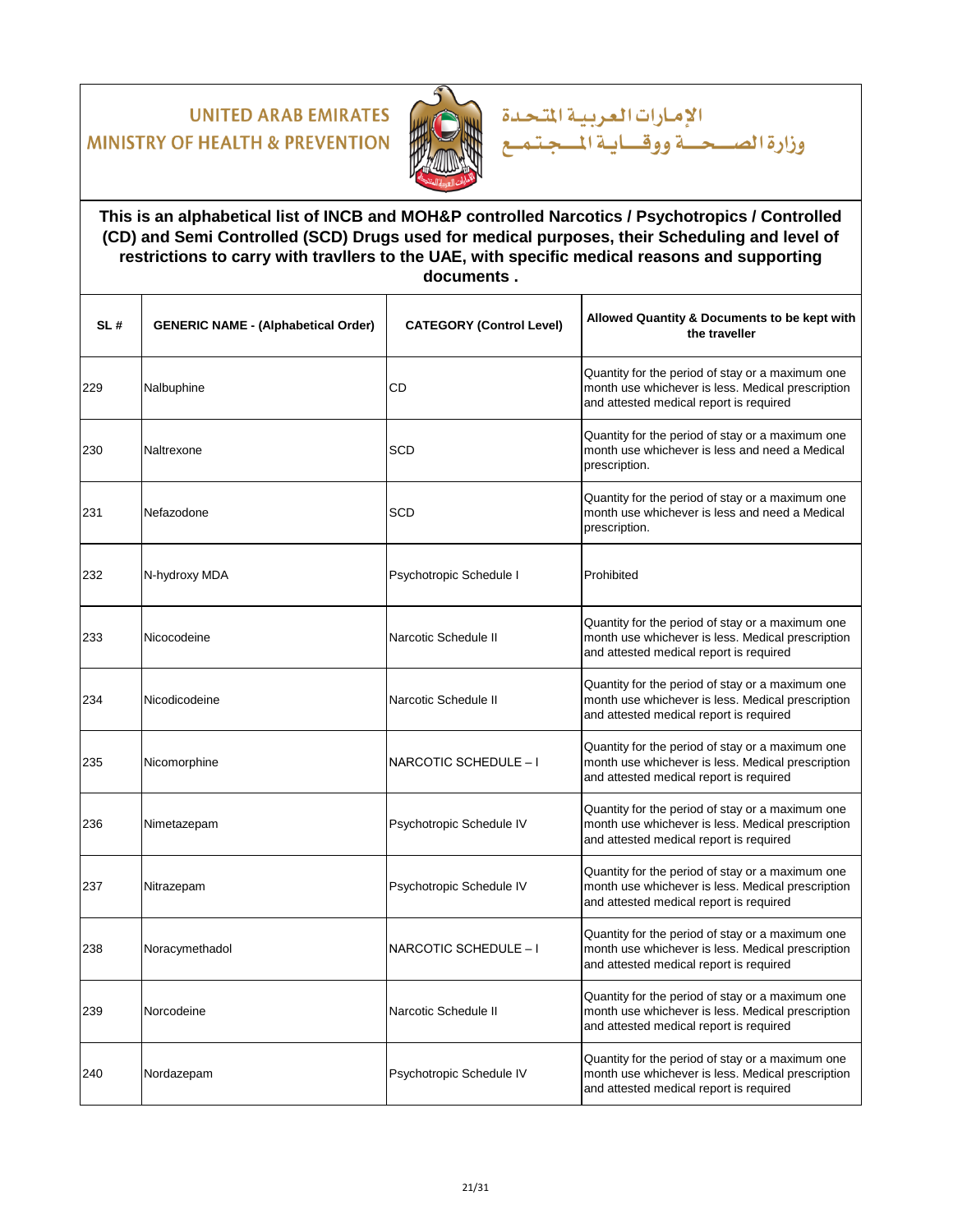

### **This is an alphabetical list of INCB and MOH&P controlled Narcotics / Psychotropics / Controlled (CD) and Semi Controlled (SCD) Drugs used for medical purposes, their Scheduling and level of restrictions to carry with travllers to the UAE, with specific medical reasons and supporting documents .**

الإمارات العربية المتحدة

| SL# | <b>GENERIC NAME - (Alphabetical Order)</b> | <b>CATEGORY (Control Level)</b> | Allowed Quantity & Documents to be kept with<br>the traveller                                                                                    |
|-----|--------------------------------------------|---------------------------------|--------------------------------------------------------------------------------------------------------------------------------------------------|
| 241 | Norlevorphanol                             | NARCOTIC SCHEDULE - I           | Quantity for the period of stay or a maximum one<br>month use whichever is less. Medical prescription<br>and attested medical report is required |
| 242 | Normethadone                               | NARCOTIC SCHEDULE - I           | Quantity for the period of stay or a maximum one<br>month use whichever is less. Medical prescription<br>and attested medical report is required |
| 243 | Normorphine                                | NARCOTIC SCHEDULE - I           | Quantity for the period of stay or a maximum one<br>month use whichever is less. Medical prescription<br>and attested medical report is required |
| 244 | Norpipanone                                | NARCOTIC SCHEDULE - I           | Quantity for the period of stay or a maximum one<br>month use whichever is less. Medical prescription<br>and attested medical report is required |
| 245 | Noscapine                                  | <b>SCD</b>                      | Quantity for the period of stay or a maximum one<br>month use whichever is less and need a Medical<br>prescription.                              |
| 246 | Octreotide                                 | <b>SCD</b>                      | Quantity for the period of stay or a maximum one<br>month use whichever is less and need a Medical<br>prescription.                              |
| 247 | Olanzapine                                 | CD                              | Quantity for the period of stay or a maximum one<br>month use whichever is less. Medical prescription<br>and attested medical report is required |
| 248 | Opipramol                                  | <b>SCD</b>                      | Quantity for the period of stay or a maximum one<br>month use whichever is less and need a Medical<br>prescription.                              |
| 249 | Opium                                      | NARCOTIC SCHEDULE - I           | Quantity for the period of stay or a maximum one<br>month use whichever is less. Medical prescription<br>and attested medical report is required |
| 250 | Orphenadrine                               | <b>SCD</b>                      | Quantity for the period of stay or a maximum one<br>month use whichever is less and need a Medical<br>prescription.                              |
| 251 | Oxazepam                                   | CD                              | Quantity for the period of stay or a maximum one<br>month use whichever is less. Medical prescription<br>and attested medical report is required |
| 252 | Oxazepam                                   | CD (Psychotropic Schedule IV)   | Quantity for the period of stay or a maximum one<br>month use whichever is less. Medical prescription<br>and attested medical report is required |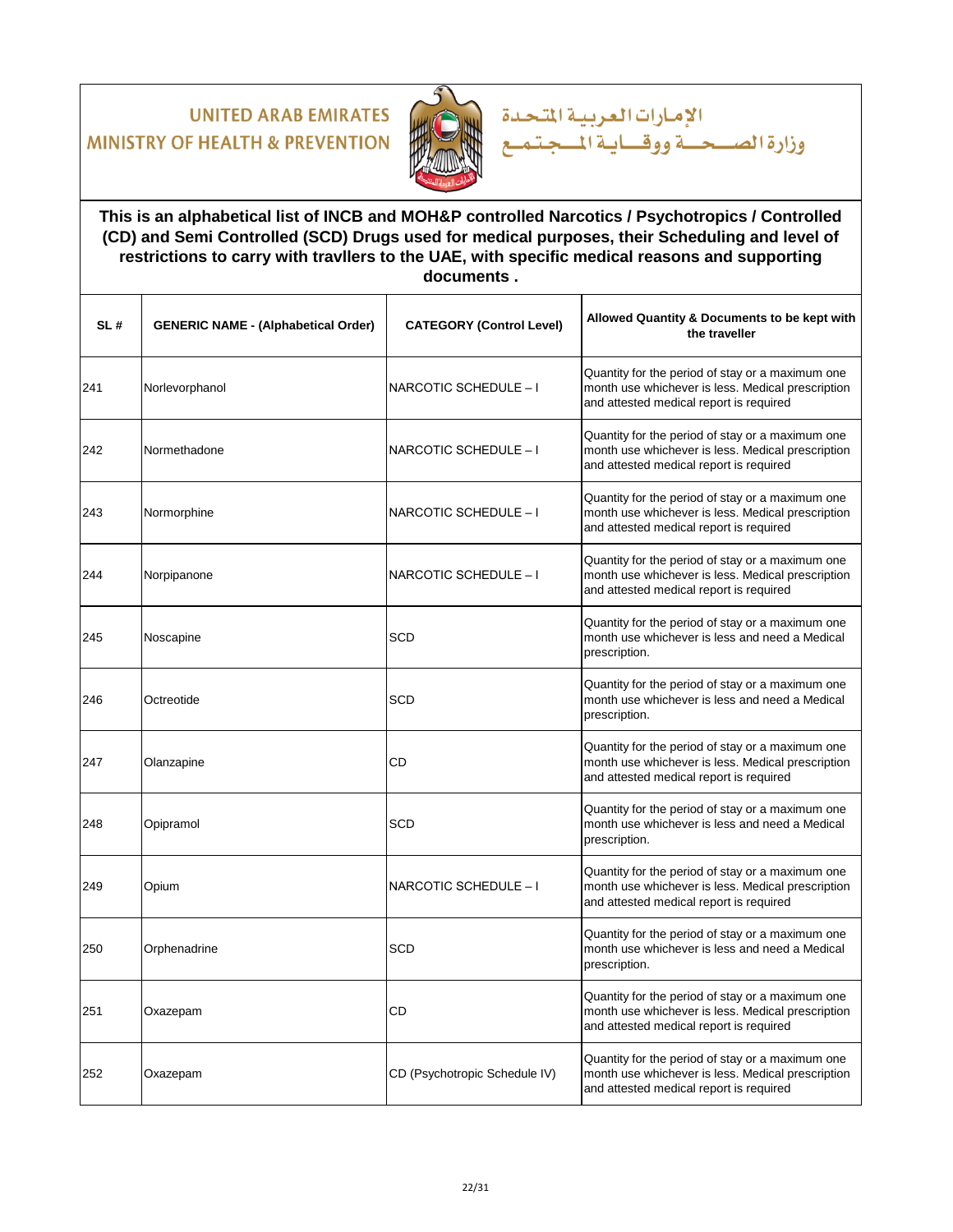

### **This is an alphabetical list of INCB and MOH&P controlled Narcotics / Psychotropics / Controlled (CD) and Semi Controlled (SCD) Drugs used for medical purposes, their Scheduling and level of restrictions to carry with travllers to the UAE, with specific medical reasons and supporting documents .**

الإمارات العربية المتحدة

| SL# | <b>GENERIC NAME - (Alphabetical Order)</b> | <b>CATEGORY (Control Level)</b> | Allowed Quantity & Documents to be kept with<br>the traveller                                                                                    |
|-----|--------------------------------------------|---------------------------------|--------------------------------------------------------------------------------------------------------------------------------------------------|
| 253 | Oxazolam                                   | Psychotropic Schedule IV        | Quantity for the period of stay or a maximum one<br>month use whichever is less. Medical prescription<br>and attested medical report is required |
| 254 | Oxycodone                                  | NARCOTIC SCHEDULE - I           | Quantity for the period of stay or a maximum one<br>month use whichever is less. Medical prescription<br>and attested medical report is required |
| 255 | Oxymorphone                                | NARCOTIC SCHEDULE - I           | Quantity for the period of stay or a maximum one<br>month use whichever is less. Medical prescription<br>and attested medical report is required |
| 256 | Paliperidone                               | SCD                             | Quantity for the period of stay or a maximum one<br>month use whichever is less and need a Medical<br>prescription.                              |
| 257 | Papaver Somniferum (Opium)                 | Narcotic Schedule IV            | Prohibited                                                                                                                                       |
| 258 | Para-fluorofentanyl                        | NARCOTIC SCHEDULE - I           | Prohibited                                                                                                                                       |
| 259 | Parahexyl                                  | Psychotropic Schedule I         | Prohibited                                                                                                                                       |
| 260 | Paroxetine                                 | <b>SCD</b>                      | Quantity for the period of stay or a maximum one<br>month use whichever is less and need a Medical<br>prescription.                              |
| 261 | Pemoline                                   | Psychotropic Schedule IV        | Quantity for the period of stay or a maximum one<br>month use whichever is less. Medical prescription<br>and attested medical report is required |
| 262 | Pentazocine                                | Psychotropic Schedule III       | Quantity for the period of stay or a maximum one<br>month use whichever is less. Medical prescription<br>and attested medical report is required |
| 263 | Pentobarbital                              | Psychotropic Schedule III       | Quantity for the period of stay or a maximum one<br>month use whichever is less. Medical prescription<br>and attested medical report is required |
| 264 | <b>PEPAP</b>                               | NARCOTIC SCHEDULE - I           | Prohibited                                                                                                                                       |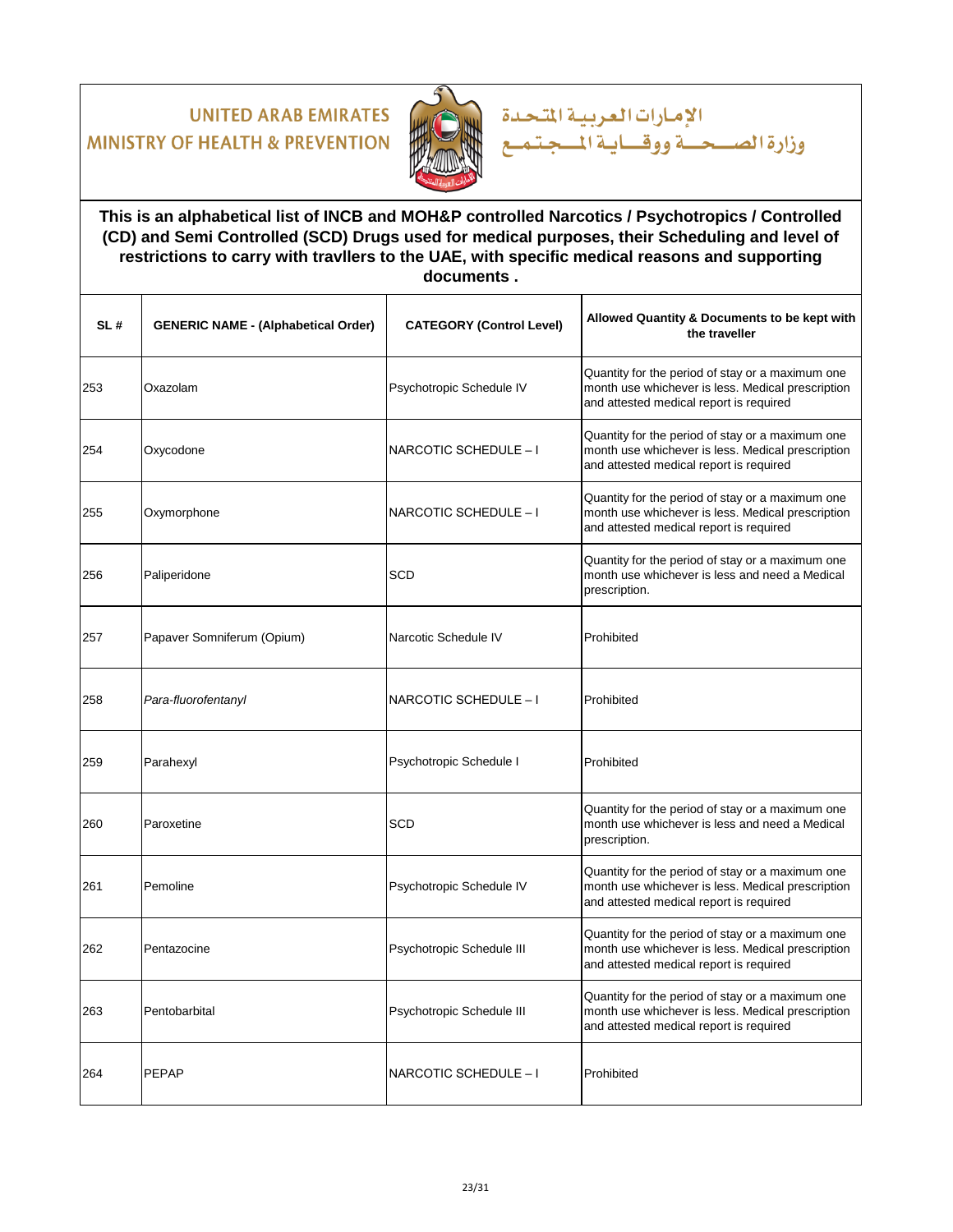

### **This is an alphabetical list of INCB and MOH&P controlled Narcotics / Psychotropics / Controlled (CD) and Semi Controlled (SCD) Drugs used for medical purposes, their Scheduling and level of restrictions to carry with travllers to the UAE, with specific medical reasons and supporting documents .**

الإمارات العربية المتحدة

| SL# | <b>GENERIC NAME - (Alphabetical Order)</b> | <b>CATEGORY (Control Level)</b> | Allowed Quantity & Documents to be kept with<br>the traveller                                                                                    |
|-----|--------------------------------------------|---------------------------------|--------------------------------------------------------------------------------------------------------------------------------------------------|
| 265 | Pethidine                                  | NARCOTIC SCHEDULE - I           | Quantity for the period of stay or a maximum one<br>month use whichever is less. Medical prescription<br>and attested medical report is required |
| 266 | Pethidine intermediate A                   | NARCOTIC SCHEDULE - I           | Quantity for the period of stay or a maximum one<br>month use whichever is less. Medical prescription<br>and attested medical report is required |
| 267 | Pethidine intermediate B                   | NARCOTIC SCHEDULE - I           | Quantity for the period of stay or a maximum one<br>month use whichever is less. Medical prescription<br>and attested medical report is required |
| 268 | Pethidine intermediate C                   | NARCOTIC SCHEDULE - I           | Quantity for the period of stay or a maximum one<br>month use whichever is less. Medical prescription<br>and attested medical report is required |
| 269 | Peyote Cactus                              | Narcotic Schedule IV            | Prohibited                                                                                                                                       |
| 270 | Phenadoxone                                | NARCOTIC SCHEDULE - I           | Quantity for the period of stay or a maximum one<br>month use whichever is less. Medical prescription<br>and attested medical report is required |
| 271 | Phenampromide                              | NARCOTIC SCHEDULE - I           | Quantity for the period of stay or a maximum one<br>month use whichever is less. Medical prescription<br>and attested medical report is required |
| 272 | Phenazocine                                | NARCOTIC SCHEDULE - I           | Quantity for the period of stay or a maximum one<br>month use whichever is less. Medical prescription<br>and attested medical report is required |
| 273 | Phencyclidine                              | Psychotropic Schedule II        | Quantity for the period of stay or a maximum one<br>month use whichever is less. Medical prescription<br>and attested medical report is required |
| 274 | Phendimetrazine                            | Psychotropic Schedule IV        | Quantity for the period of stay or a maximum one<br>month use whichever is less. Medical prescription<br>and attested medical report is required |
| 275 | Phenmetrazine                              | Psychotropic Schedule II        | Quantity for the period of stay or a maximum one<br>month use whichever is less. Medical prescription<br>and attested medical report is required |
| 276 | Phenobarbital                              | CD (Psychotropic Schedule IV)   | Quantity for the period of stay or a maximum one<br>month use whichever is less. Medical prescription<br>and attested medical report is required |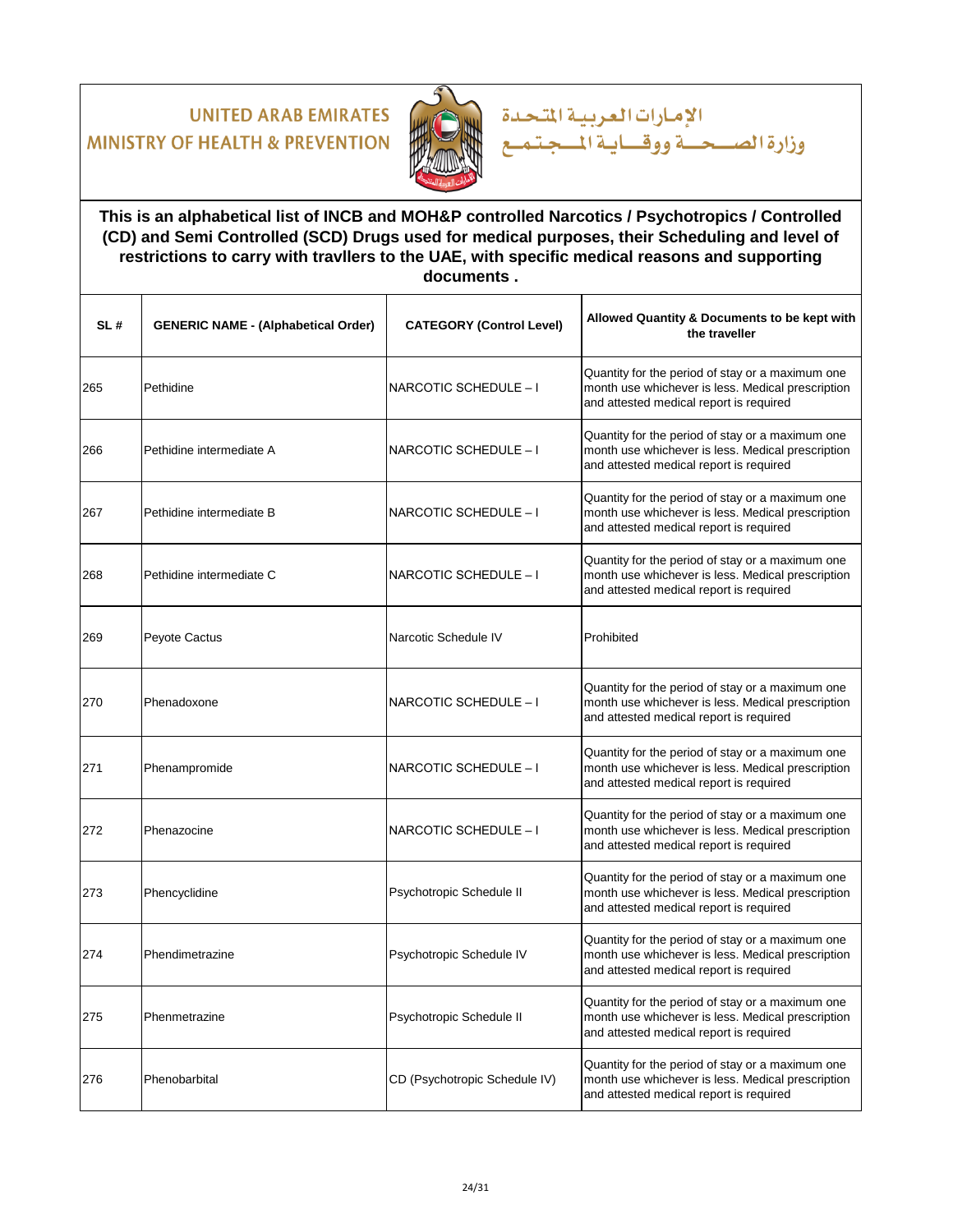

### **This is an alphabetical list of INCB and MOH&P controlled Narcotics / Psychotropics / Controlled (CD) and Semi Controlled (SCD) Drugs used for medical purposes, their Scheduling and level of restrictions to carry with travllers to the UAE, with specific medical reasons and supporting documents .**

الإمارات العربية المتحدة

| SL# | <b>GENERIC NAME - (Alphabetical Order)</b> | <b>CATEGORY (Control Level)</b> | Allowed Quantity & Documents to be kept with<br>the traveller                                                                                    |
|-----|--------------------------------------------|---------------------------------|--------------------------------------------------------------------------------------------------------------------------------------------------|
| 278 | Phenomorphan                               | NARCOTIC SCHEDULE - I           | Quantity for the period of stay or a maximum one<br>month use whichever is less. Medical prescription<br>and attested medical report is required |
| 279 | Phenoperidine                              | NARCOTIC SCHEDULE - I           | Quantity for the period of stay or a maximum one<br>month use whichever is less. Medical prescription<br>and attested medical report is required |
| 280 | Phentermine                                | Psychotropic Schedule IV        | Quantity for the period of stay or a maximum one<br>month use whichever is less. Medical prescription<br>and attested medical report is required |
| 281 | Pholcodeine                                | Narcotic Schedule II            | Quantity for the period of stay or a maximum one<br>month use whichever is less. Medical prescription<br>and attested medical report is required |
| 282 | Pholcodeine (in combination)               | SCD                             | Quantity for the period of stay or a maximum one<br>month use whichever is less and need a Medical<br>prescription.                              |
| 283 | Piminodine                                 | NARCOTIC SCHEDULE - I           | Quantity for the period of stay or a maximum one<br>month use whichever is less. Medical prescription<br>and attested medical report is required |
| 284 | Pimozide                                   | CD                              | Quantity for the period of stay or a maximum one<br>month use whichever is less. Medical prescription<br>and attested medical report is required |
| 285 | Pinazepam                                  | Psychotropic Schedule IV        | Quantity for the period of stay or a maximum one<br>month use whichever is less. Medical prescription<br>and attested medical report is required |
| 286 | Pipradrol                                  | Psychotropic Schedule IV        | Quantity for the period of stay or a maximum one<br>month use whichever is less. Medical prescription<br>and attested medical report is required |
| 287 | Piptadenia Pregrina                        | Narcotic Schedule IV            | Prohibited                                                                                                                                       |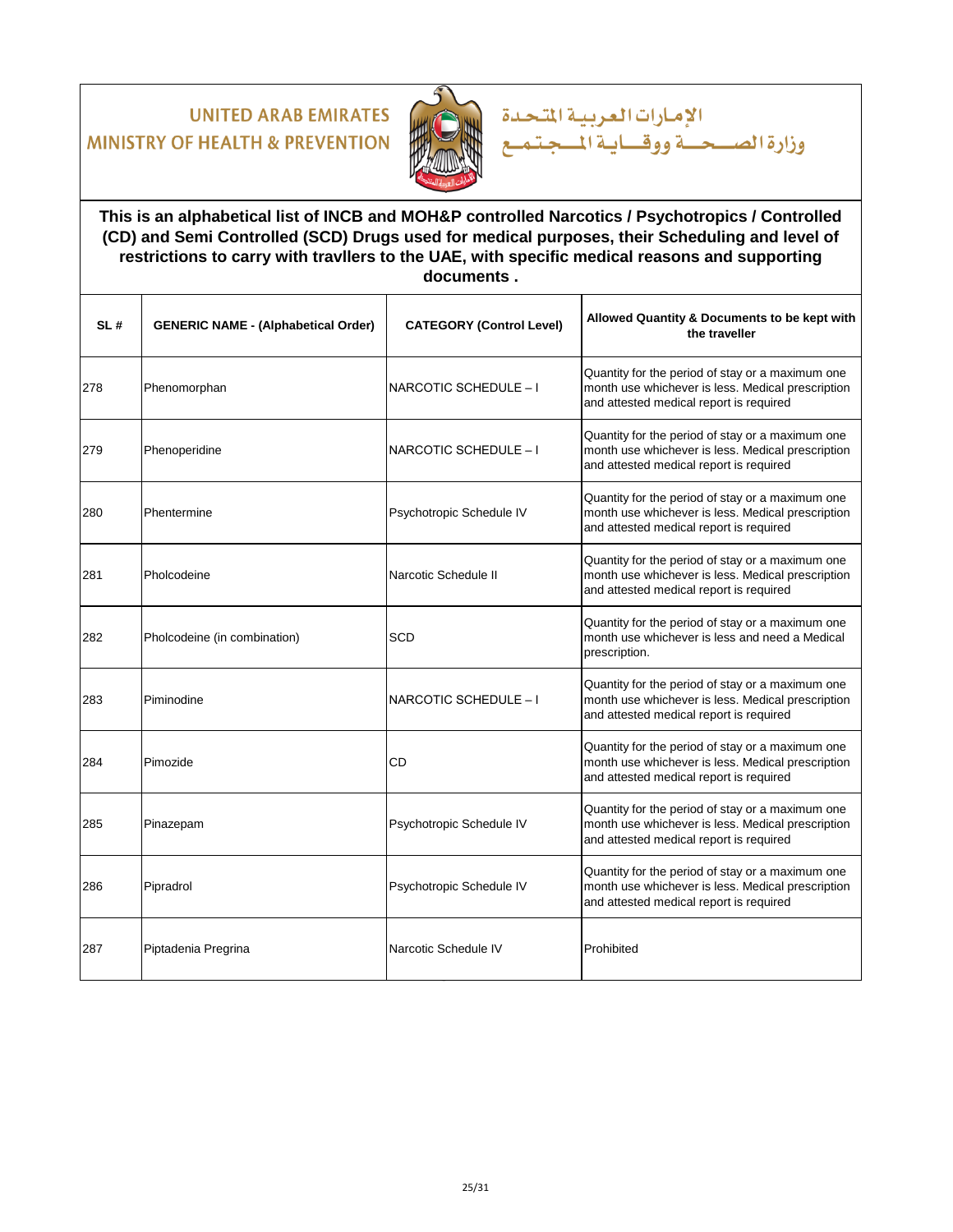

### **This is an alphabetical list of INCB and MOH&P controlled Narcotics / Psychotropics / Controlled (CD) and Semi Controlled (SCD) Drugs used for medical purposes, their Scheduling and level of restrictions to carry with travllers to the UAE, with specific medical reasons and supporting documents .**

الإمارات العربية المتحدة

| SL# | <b>GENERIC NAME - (Alphabetical Order)</b> | <b>CATEGORY (Control Level)</b> | Allowed Quantity & Documents to be kept with<br>the traveller                                                                                    |
|-----|--------------------------------------------|---------------------------------|--------------------------------------------------------------------------------------------------------------------------------------------------|
| 288 | Piritramide                                | NARCOTIC SCHEDULE - I           | Quantity for the period of stay or a maximum one<br>month use whichever is less. Medical prescription<br>and attested medical report is required |
| 289 | <b>PMA</b>                                 | Psychotropic Schedule I         | Prohibited                                                                                                                                       |
| 290 | Prazepam                                   | CD (Psychotropic Schedule IV)   | Quantity for the period of stay or a maximum one<br>month use whichever is less. Medical prescription<br>and attested medical report is required |
| 291 | Pregabalin                                 | CD                              | Quantity for the period of stay or a maximum one<br>month use whichever is less. Medical prescription<br>and attested medical report is required |
| 292 | Prochlorperazine                           | CD                              | Quantity for the period of stay or a maximum one<br>month use whichever is less. Medical prescription<br>and attested medical report is required |
| 293 | Procyclidine                               | <b>CD</b>                       | Quantity for the period of stay or a maximum one<br>month use whichever is less. Medical prescription<br>and attested medical report is required |
| 294 | Proheptazine                               | NARCOTIC SCHEDULE - I           | Quantity for the period of stay or a maximum one<br>month use whichever is less. Medical prescription<br>and attested medical report is required |
| 295 | Properidine                                | NARCOTIC SCHEDULE - I           | Quantity for the period of stay or a maximum one<br>month use whichever is less. Medical prescription<br>and attested medical report is required |
| 296 | Propiram                                   | Narcotic Schedule II            | Quantity for the period of stay or a maximum one<br>month use whichever is less. Medical prescription<br>and attested medical report is required |
| 297 | Propofol                                   | <b>SCD</b>                      | Quantity for the period of stay or a maximum one<br>month use whichever is less and need a Medical<br>prescription.                              |
| 298 | Propoxyphene                               | <b>SCD</b>                      | Quantity for the period of stay or a maximum one<br>month use whichever is less and need a Medical<br>prescription.                              |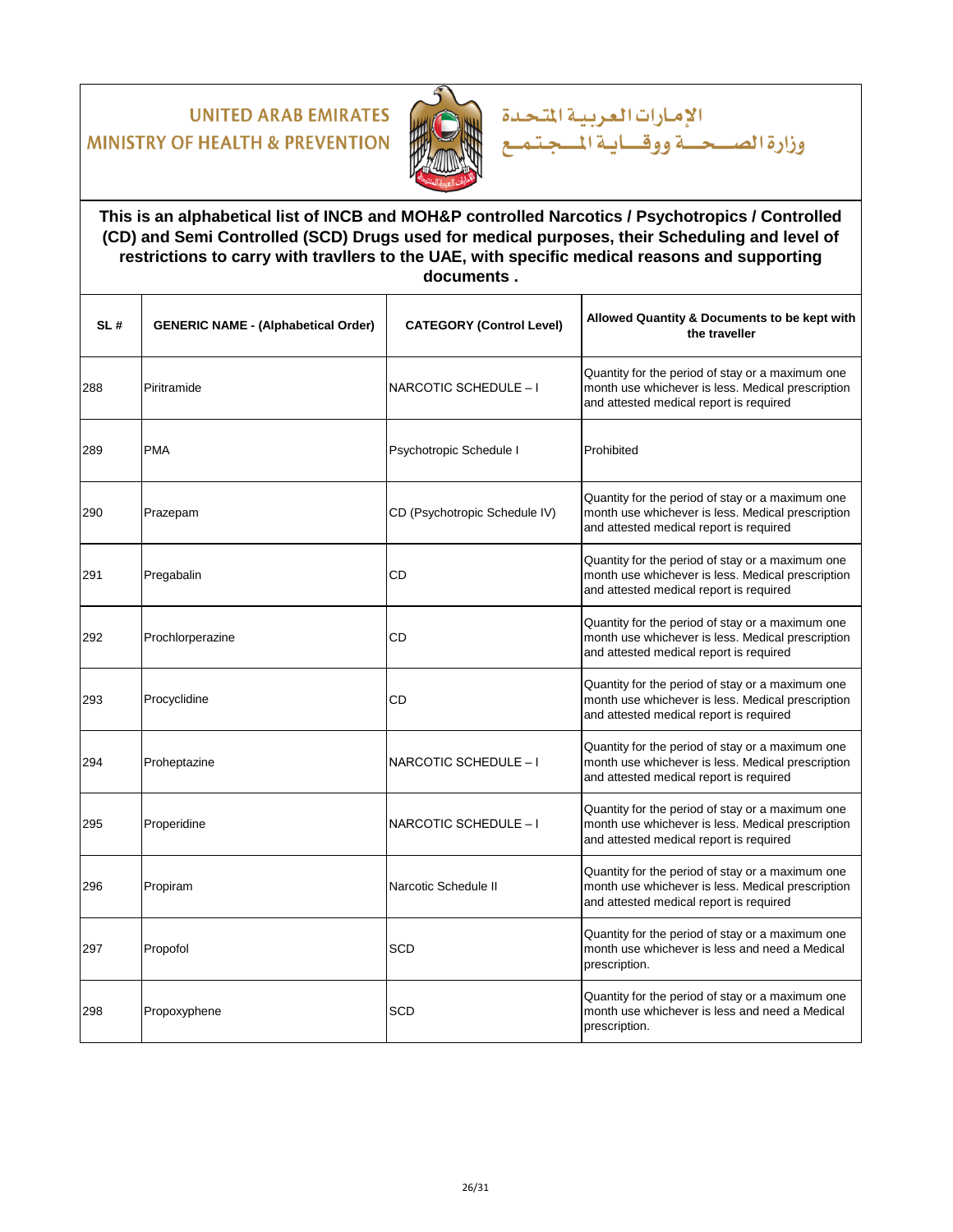

### **This is an alphabetical list of INCB and MOH&P controlled Narcotics / Psychotropics / Controlled (CD) and Semi Controlled (SCD) Drugs used for medical purposes, their Scheduling and level of restrictions to carry with travllers to the UAE, with specific medical reasons and supporting documents .**

الإمارات العربية المتحدة

| SL# | <b>GENERIC NAME - (Alphabetical Order)</b>                     | <b>CATEGORY (Control Level)</b>                           | Allowed Quantity & Documents to be kept with<br>the traveller                                                                                    |
|-----|----------------------------------------------------------------|-----------------------------------------------------------|--------------------------------------------------------------------------------------------------------------------------------------------------|
| 299 | Propylhexedrine                                                | Psychotropic Schedule IV                                  | Quantity for the period of stay or a maximum one<br>month use whichever is less. Medical prescription<br>and attested medical report is required |
| 300 | Prostaglandin E2                                               | CD                                                        | Quantity for the period of stay or a maximum one<br>month use whichever is less. Medical prescription<br>and attested medical report is required |
| 301 | Pseudoephedrine                                                | Controlled according to United<br>Nations Convention 1988 | Quantity for the period of stay or a maximum one<br>month use whichever is less.                                                                 |
| 302 | Psilocine, Psilotsin                                           | Psychotropic Schedule I                                   | Prohibited                                                                                                                                       |
| 303 | Psilocybe sp.& Amanita mushrooms (Magic N Narcotic Schedule IV |                                                           | Prohibited                                                                                                                                       |
| 304 | Psilocybin mushrooms                                           | Narcotic Schedule IV                                      | Prohibited                                                                                                                                       |
| 305 | Psilocybine                                                    | Psychotropic Schedule I                                   | Prohibited                                                                                                                                       |
| 306 | Pyrisuccideanol                                                | SCD                                                       | Quantity for the period of stay or a maximum one<br>month use whichever is less and need a Medical<br>prescription.                              |
| 307 | Pyrovalerone                                                   | Psychotropic Schedule IV                                  | Quantity for the period of stay or a maximum one<br>month use whichever is less. Medical prescription<br>and attested medical report is required |
| 308 | Quetiapine                                                     | CD                                                        | Quantity for the period of stay or a maximum one<br>month use whichever is less. Medical prescription<br>and attested medical report is required |
| 309 | Racemethorphan                                                 | NARCOTIC SCHEDULE - I                                     | Quantity for the period of stay or a maximum one<br>month use whichever is less. Medical prescription<br>and attested medical report is required |
| 310 | Racemoramide                                                   | NARCOTIC SCHEDULE - I                                     | Quantity for the period of stay or a maximum one<br>month use whichever is less. Medical prescription<br>and attested medical report is required |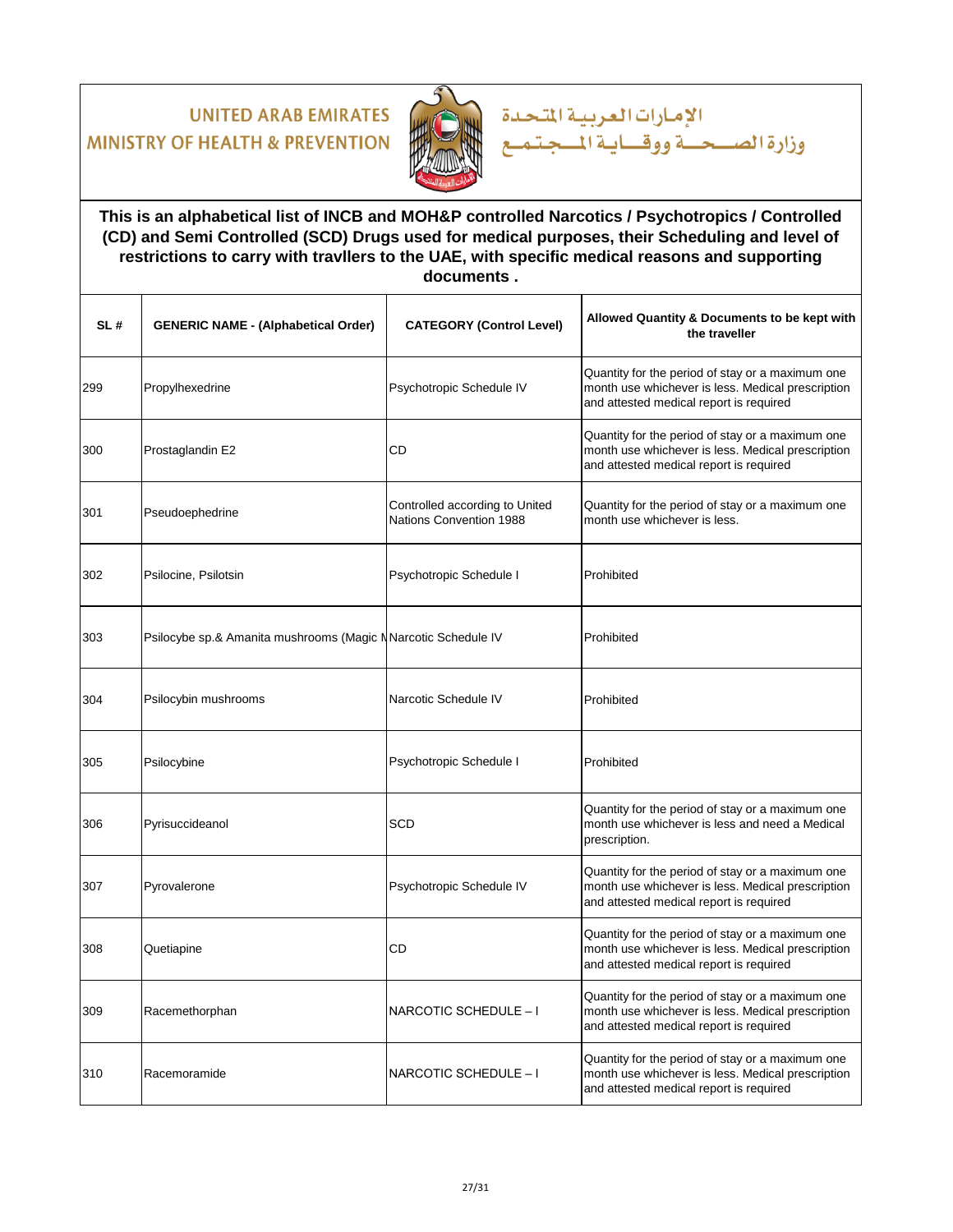

**This is an alphabetical list of INCB and MOH&P controlled Narcotics / Psychotropics / Controlled (CD) and Semi Controlled (SCD) Drugs used for medical purposes, their Scheduling and level of restrictions to carry with travllers to the UAE, with specific medical reasons and supporting documents .**

الإمارات العربية المتحدة

| SL# | <b>GENERIC NAME - (Alphabetical Order)</b> | <b>CATEGORY (Control Level)</b> | Allowed Quantity & Documents to be kept with<br>the traveller                                                                                    |
|-----|--------------------------------------------|---------------------------------|--------------------------------------------------------------------------------------------------------------------------------------------------|
| 311 | Racemorphan                                | NARCOTIC SCHEDULE - I           | Quantity for the period of stay or a maximum one<br>month use whichever is less. Medical prescription<br>and attested medical report is required |
| 312 | Rolicyclidine (PHP, PCPY)                  | Psychotropic Schedule I         | Prohibited                                                                                                                                       |
| 313 | Secbutabarbital                            | Psychotropic Schedule IV        | Quantity for the period of stay or a maximum one<br>month use whichever is less. Medical prescription<br>and attested medical report is required |
| 314 | Secobarbital                               | Psychotropic Schedule II        | Quantity for the period of stay or a maximum one<br>month use whichever is less. Medical prescription<br>and attested medical report is required |
| 315 | Sertindol                                  | <b>SCD</b>                      | Quantity for the period of stay or a maximum one<br>month use whichever is less and need a Medical<br>prescription.                              |
| 316 | Sertraline                                 | <b>SCD</b>                      | Quantity for the period of stay or a maximum one<br>month use whichever is less and need a Medical<br>prescription.                              |
| 317 | Somatropine                                | <b>SCD</b>                      | Quantity for the period of stay or a maximum one<br>month use whichever is less and need a Medical<br>prescription.                              |
| 318 | STP, DOM                                   | Psychotropic Schedule I         | Prohibited                                                                                                                                       |
| 319 | Sufentanyl                                 | NARCOTIC SCHEDULE - I           | Quantity for the period of stay or a maximum one<br>month use whichever is less. Medical prescription<br>and attested medical report is required |
| 320 | Sulpiride                                  | CD                              | Quantity for the period of stay or a maximum one<br>month use whichever is less. Medical prescription<br>and attested medical report is required |
| 321 | Sultopride                                 | CD                              | Quantity for the period of stay or a maximum one<br>month use whichever is less. Medical prescription<br>and attested medical report is required |
| 322 | Synthetic Cannabinoids (Cannabimimetics)   | NARCOTIC SCHEDULE - I           | Prohibited                                                                                                                                       |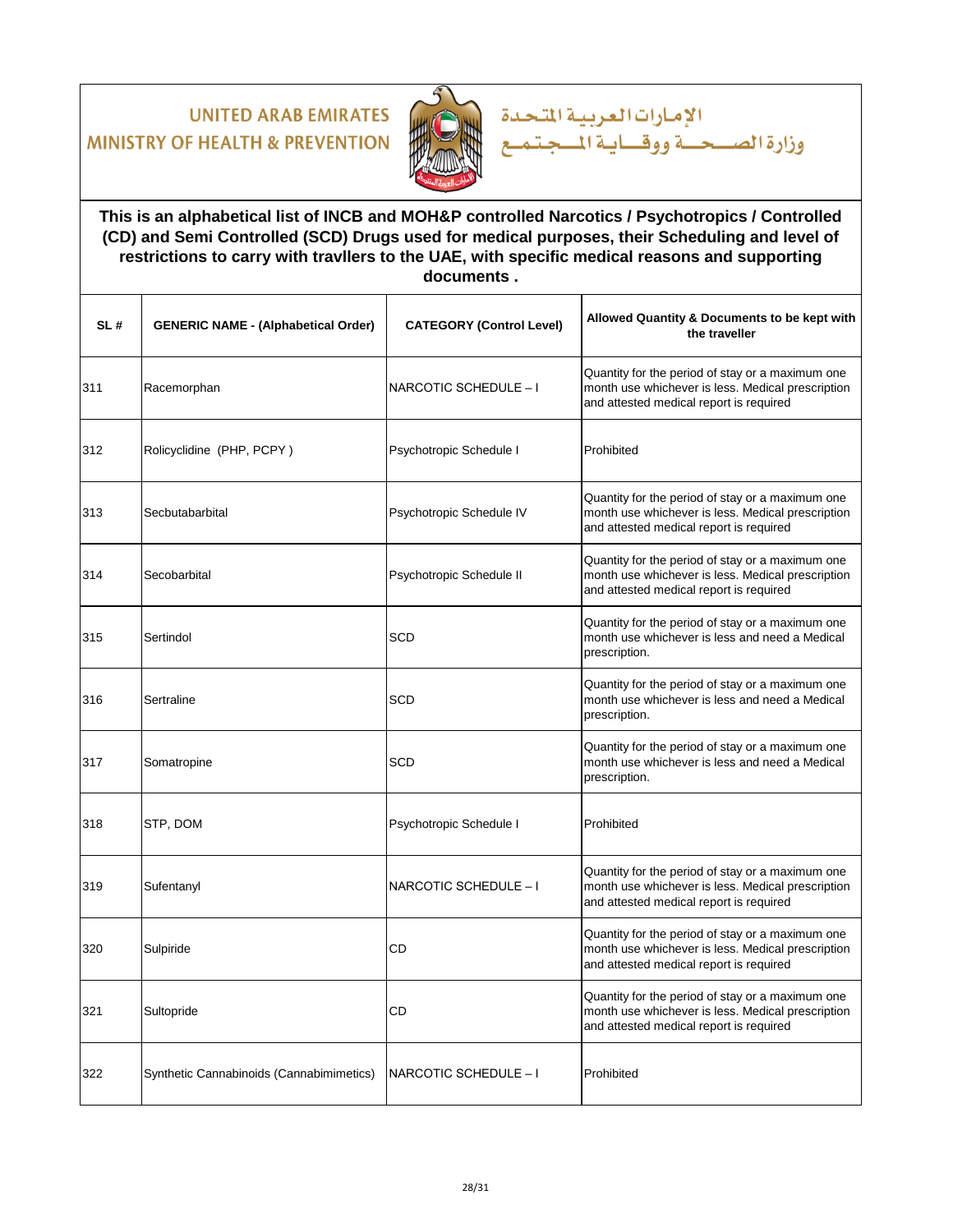

**This is an alphabetical list of INCB and MOH&P controlled Narcotics / Psychotropics / Controlled (CD) and Semi Controlled (SCD) Drugs used for medical purposes, their Scheduling and level of restrictions to carry with travllers to the UAE, with specific medical reasons and supporting documents .**

الإمارات العربية المتحدة

| SL# | <b>GENERIC NAME - (Alphabetical Order)</b> | <b>CATEGORY (Control Level)</b> | Allowed Quantity & Documents to be kept with<br>the traveller                                                                                    |
|-----|--------------------------------------------|---------------------------------|--------------------------------------------------------------------------------------------------------------------------------------------------|
| 323 | Tabernanthe Iboga (Iboga tree)             | Narcotic Schedule IV            | Prohibited                                                                                                                                       |
| 324 | Temazepam                                  | Psychotropic Schedule IV        | Quantity for the period of stay or a maximum one<br>month use whichever is less. Medical prescription<br>and attested medical report is required |
| 325 | Tenamfetamine (MDA)                        | Psychotropic Schedule I         | Prohibited                                                                                                                                       |
| 326 | Tenocyclidine (TCP)                        | Psychotropic Schedule I         | Prohibited                                                                                                                                       |
| 327 | Testosterone                               | <b>SCD</b>                      | Quantity for the period of stay or a maximum one<br>month use whichever is less and need a Medical<br>prescription.                              |
| 328 | Tetrahydrocannabinol                       | Psychotropic Schedule I         | Prohibited                                                                                                                                       |
| 329 | Tetrazepam                                 | Psychotropic Schedule IV        | Quantity for the period of stay or a maximum one<br>month use whichever is less. Medical prescription<br>and attested medical report is required |
| 330 | Thebacon                                   | NARCOTIC SCHEDULE - I           | Quantity for the period of stay or a maximum one<br>month use whichever is less. Medical prescription<br>and attested medical report is required |
| 331 | Thebaine                                   | NARCOTIC SCHEDULE - I           | Quantity for the period of stay or a maximum one<br>month use whichever is less. Medical prescription<br>and attested medical report is required |
| 332 | Thiofentanyl                               | NARCOTIC SCHEDULE - I           | Prohibited                                                                                                                                       |
| 333 | Thiopentone                                | CD                              | Quantity for the period of stay or a maximum one<br>month use whichever is less. Medical prescription<br>and attested medical report is required |
| 334 | Thioridazine                               | CD                              | Quantity for the period of stay or a maximum one<br>month use whichever is less. Medical prescription<br>and attested medical report is required |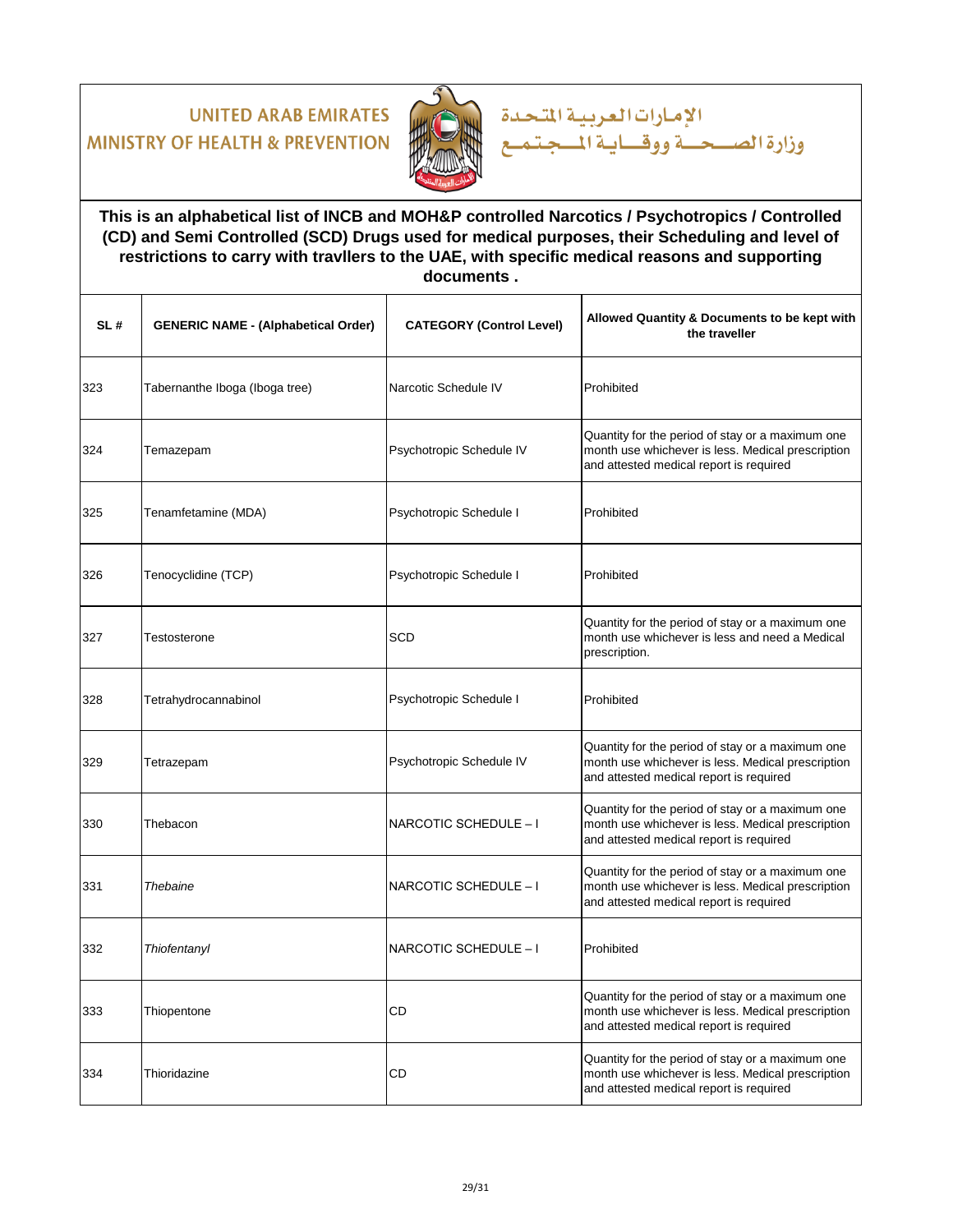

**This is an alphabetical list of INCB and MOH&P controlled Narcotics / Psychotropics / Controlled (CD) and Semi Controlled (SCD) Drugs used for medical purposes, their Scheduling and level of restrictions to carry with travllers to the UAE, with specific medical reasons and supporting documents .**

الإمارات العربية المتحدة

| SL# | <b>GENERIC NAME - (Alphabetical Order)</b> | <b>CATEGORY (Control Level)</b> | Allowed Quantity & Documents to be kept with<br>the traveller                                                                                    |
|-----|--------------------------------------------|---------------------------------|--------------------------------------------------------------------------------------------------------------------------------------------------|
| 335 | TMA                                        | Psychotropic Schedule I         | Prohibited                                                                                                                                       |
| 336 | Tramadol                                   | <b>CD</b>                       | Quantity for the period of stay or a maximum one<br>month use whichever is less. Medical prescription<br>and attested medical report is required |
| 337 | Triazolam                                  | Psychotropic Schedule IV        | Quantity for the period of stay or a maximum one<br>month use whichever is less. Medical prescription<br>and attested medical report is required |
| 338 | Trifluoperazine                            | CD                              | Quantity for the period of stay or a maximum one<br>month use whichever is less. Medical prescription<br>and attested medical report is required |
| 339 | Trimeperidine                              | NARCOTIC SCHEDULE - I           | Quantity for the period of stay or a maximum one<br>month use whichever is less. Medical prescription<br>and attested medical report is required |
| 340 | Trimipramine                               | <b>SCD</b>                      | Quantity for the period of stay or a maximum one<br>month use whichever is less and need a Medical<br>prescription.                              |
| 341 | Vecuronium                                 | <b>SCD</b>                      | Quantity for the period of stay or a maximum one<br>month use whichever is less and need a Medical<br>prescription.                              |
| 342 | Venlafaxine                                | <b>SCD</b>                      | Quantity for the period of stay or a maximum one<br>month use whichever is less and need a Medical<br>prescription.                              |
| 343 | Vinylbital                                 | Psychotropic Schedule IV        | Quantity for the period of stay or a maximum one<br>month use whichever is less. Medical prescription<br>and attested medical report is required |
| 344 | Zaleplon                                   | <b>CD</b>                       | Quantity for the period of stay or a maximum one<br>month use whichever is less. Medical prescription<br>and attested medical report is required |
| 345 | Zipeprol                                   | Psychotropic Schedule II        | Quantity for the period of stay or a maximum one<br>month use whichever is less. Medical prescription<br>and attested medical report is required |
| 346 | Ziprasidone                                | CD                              | Quantity for the period of stay or a maximum one<br>month use whichever is less. Medical prescription<br>and attested medical report is required |